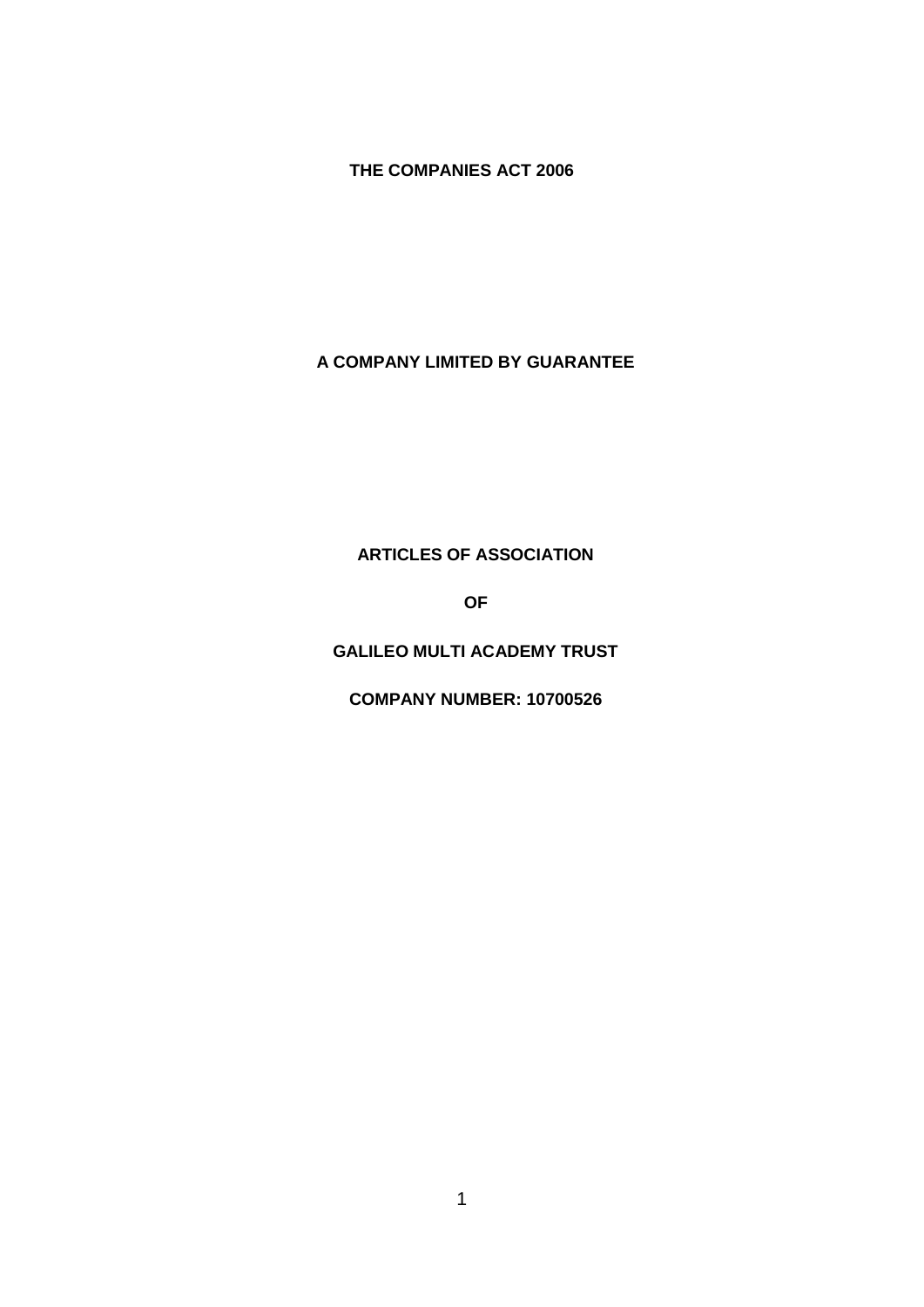## **THE COMPANIES ACT 2006**

### **COMPANY LIMITED BY GUARANTEE**

# **ARTICLES OF ASSOCIATION**

### **OF**

## **GALILEO MULTI ACADEMY TRUST**

## **INTERPRETATION**

- 1. In these Articles:-
	- (a) "the Academies" means all the schools referred to in Article 4 and established by the Company (and "Academy" shall mean any one of those schools);
	- (b) "Academy Financial Year" means the academic year from  $1<sup>st</sup>$  of September to  $31<sup>st</sup>$ of August of the following year;
	- (c) "the Articles" means these Articles of Association of the Company;
	- (d) "Chief Executive Officer" means such person as may be appointed by the Directors as the Chief Executive Officer of the Company;
	- (e) "Chief Inspector" means Her Majesty's Chief Inspector of Education, Children's Services and Skills or his successor;
	- (f) "Church Academy" means a Church of England school as described in Article 4(ii);
	- (g) "clear days" in relation to the period of a notice means the period excluding the day when the notice is given or deemed to be given and the day on which it is given or on which it is to take effect;
	- (h) "Clerk" means the clerk to the Directors or any other person appointed to perform the duties of the clerk to the Directors, including a joint, assistant or deputy clerk;
	- (i) "the Company" means, save as otherwise defined at Article 6.9, the company intended to be regulated by these Articles and referred to in Article 2;
	- (j) "Diocese" means the Church of England diocese in which a Church Academy is situated;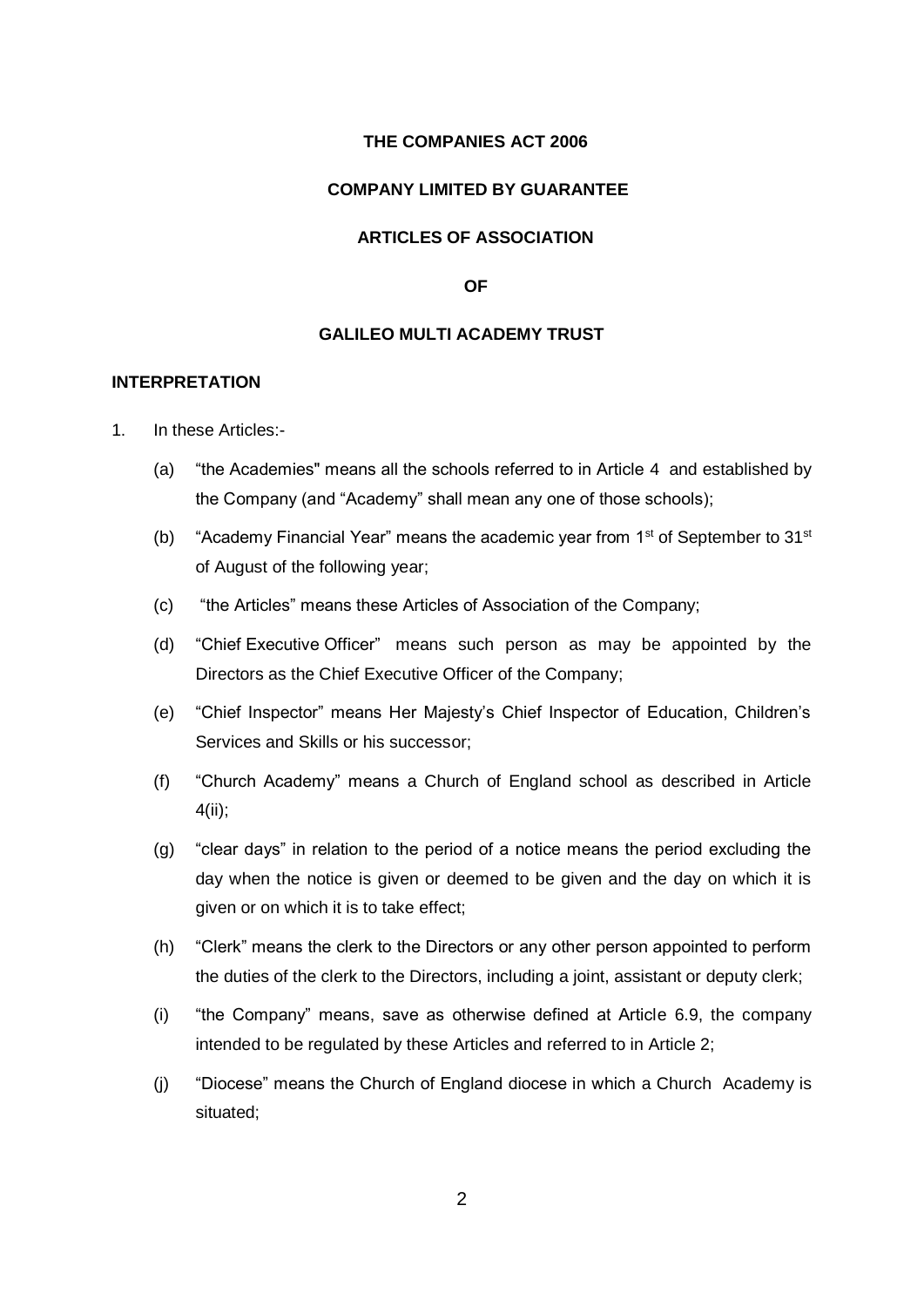- (k) "Diocesan Board of Education" means that body constituted under the Diocesan Boards of Education Measure 1991 for the Diocese and any successor body;
- (l) "the Directors" means, save as otherwise defined at Article 6.9, the directors of the Company (and "Director" means any one of those directors);
- (m) "Diocese of York Educational Trust" means the Diocese of York Educational Trust, a company limited by guarantee registered in England and Wales under company number 07943724 and with registered office at Diocese Of York Educational Trust, Amy Johnson Way, York, United Kingdom, YO30 4XT;
- (n) "Executive Principal" means such person as may be appointed by the Directors pursuant to Article 107 as an Executive Principal;
- (o) "Financial Expert" means an individual, company or firm who is authorised to give investment advice under the Financial Services and Markets Act 2000;
- (p) "Local Authority Associated Persons" means any person associated (within the meaning given in section 69(5) of the Local Government and Housing Act 1989) with any local authority by which the Academy Trust is influenced;
- (q) "Local Governing Bodies" means the committees appointed pursuant to Articles 100-102 and 104 (and "Local Governing Body" means any one of these committees);
- (r) "Member" means a member of the Company and someone who as such is bound by the undertaking contained in Article 8;
- (s) "the Memorandum" means the Memorandum of Association of the Company;
- (t) "Office" means the registered office of the Company;
- (u) "Parent Directors" means the Directors elected or appointed pursuant to Articles 53 – 56 inclusive;
- (v) "Principals" means the head teachers of the Academies (and "Principal" means any one of these head teachers);
- (w) "Principal Regulator" means the body or person appointed as the Principal Regulator under the Charities Act 2011;
- (x) "Relevant Funding Agreements" means the agreement or agreements entered into by the Company and the Secretary of State under section 1 of the Academies Act 2010 for the establishment of each Academy, including any variation or supplemental agreements thereof;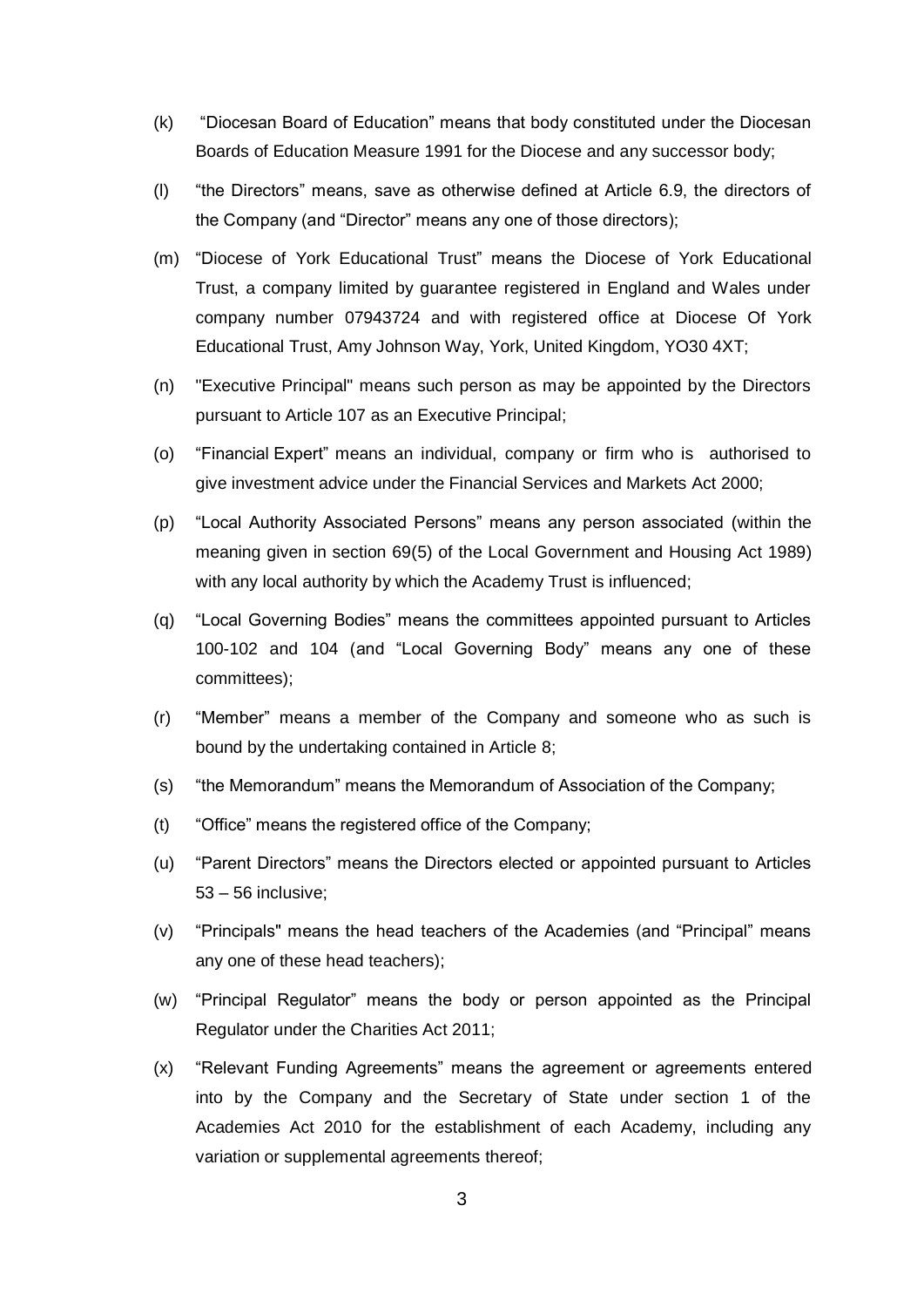- (y) "Reserved Teacher" has the same meaning given to the term "reserved teacher" in section 58(2) of the School Standards and Framework Act 1998 namely a teacher who is (i) selected for their fitness and competence to give religious education as is required in accordance with arrangements under paragraph 3(3 of Schedule 19 to that Act (arrangements for religious education in accordance with the Object and the school's trust deed); and (ii) is specifically appointed to do so;
- (z) "Scheme of Delegation" means an instrument of the Directors consistent with the Object delegating such powers and functions of the Directors as they consider to be desirable to delegate to any Local Governing Body;
- (aa) "the seal" means the common seal of the Company if it has one;
- (bb) "Secretary of State" means the Secretary of State for Education or successor;
- (cc) "Site Trustees" means those trustees holding the site of any of the Academies and providing it to the Company for use and occupation by the relevant Academy
- (dd) "Teacher" means a person employed under a contract of employment or a contract for services or otherwise engaged to provide his services as a teacher at one or more Academies;
- (ee) "the United Kingdom" means Great Britain and Northern Ireland;
- (ff) words importing the masculine gender only shall include the feminine gender. Words importing the singular number shall include the plural number, and vice versa;
- (gg) subject as aforesaid, words or expressions contained in these Articles shall, unless the context requires otherwise, bear the same meaning as in the Companies Act 2006, as appropriate;
- (hh) any reference to a statute or statutory provision or measure shall include any statute or statutory provision or measure which replaces or supersedes such statute or statutory provision or measure including any modification or amendment thereto.
- 2. The Company's name is Galileo Multi Academy Trust (and in this document it is called "**the Company**").
- 3. The Company's registered office is to be situated in England and Wales.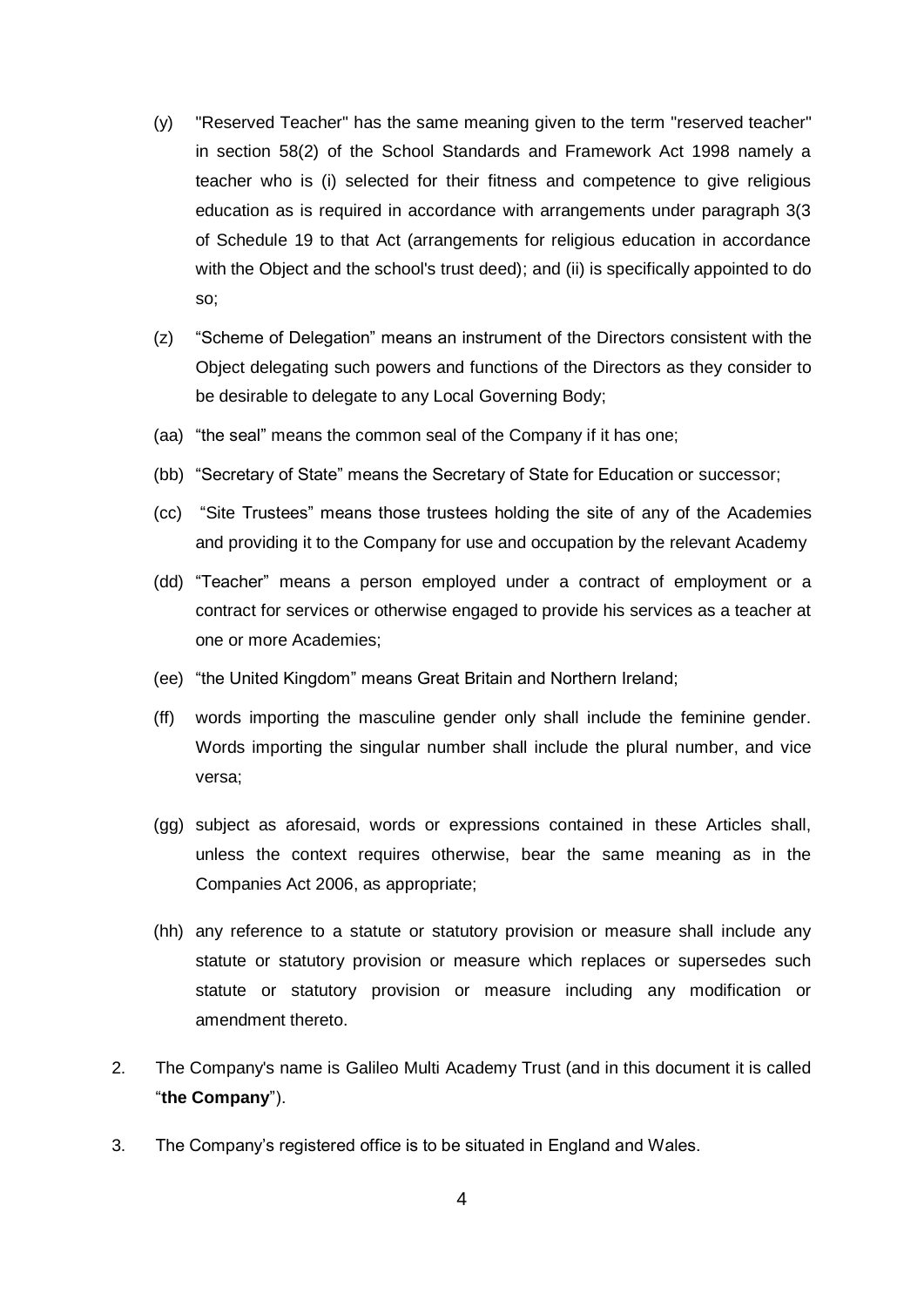#### **OBJECTS**

4. The Company's object ("**the Object**") is specifically restricted to the following:

to advance for the public benefit education in the United Kingdom, in particular but without prejudice to the generality of the foregoing by establishing, maintaining, carrying on, managing and developing Academies which shall offer a broad and balanced curriculum and which shall include:

- (i) Academies other than those designated Church of England, whether with or without a designated religious character; and
- (ii) Church of England academies designated as such which shall be conducted in accordance with the principles, practices and tenets of the Church of England both generally and in particular in relation to arranging for religious education and daily acts of worship, and in having regard to any advice and following any directives issued by the Diocesan Board of Education,

but in relation to each of the Academies to recognise and support their individual ethos, whether or not designated Church of England.

- 5. In furtherance of the Object but not further or otherwise the Company may exercise the following powers:
	- (a) to draw, make, accept, endorse, discount, execute and issue promissory notes, bills, cheques and other instruments, and to operate bank accounts in the name of the Company;
	- (b) to raise funds and to invite and receive contributions provided that in raising funds the Company shall not undertake any substantial permanent trading activities and shall conform to any relevant statutory regulations;
	- (c) (subject to such further consents as may be required by law or as may be required from the Site Trustees as landlords/licensors where this is the case) to acquire, alter, improve and charge or otherwise dispose of property;
	- (d) subject to Article 6 below to employ such staff, as are necessary for the proper pursuit of the Object (including the maintenance of an effective Church of England ethos in relation to Academies falling within Article 4(ii)) and to make all reasonable and necessary provision for the payments of pensions and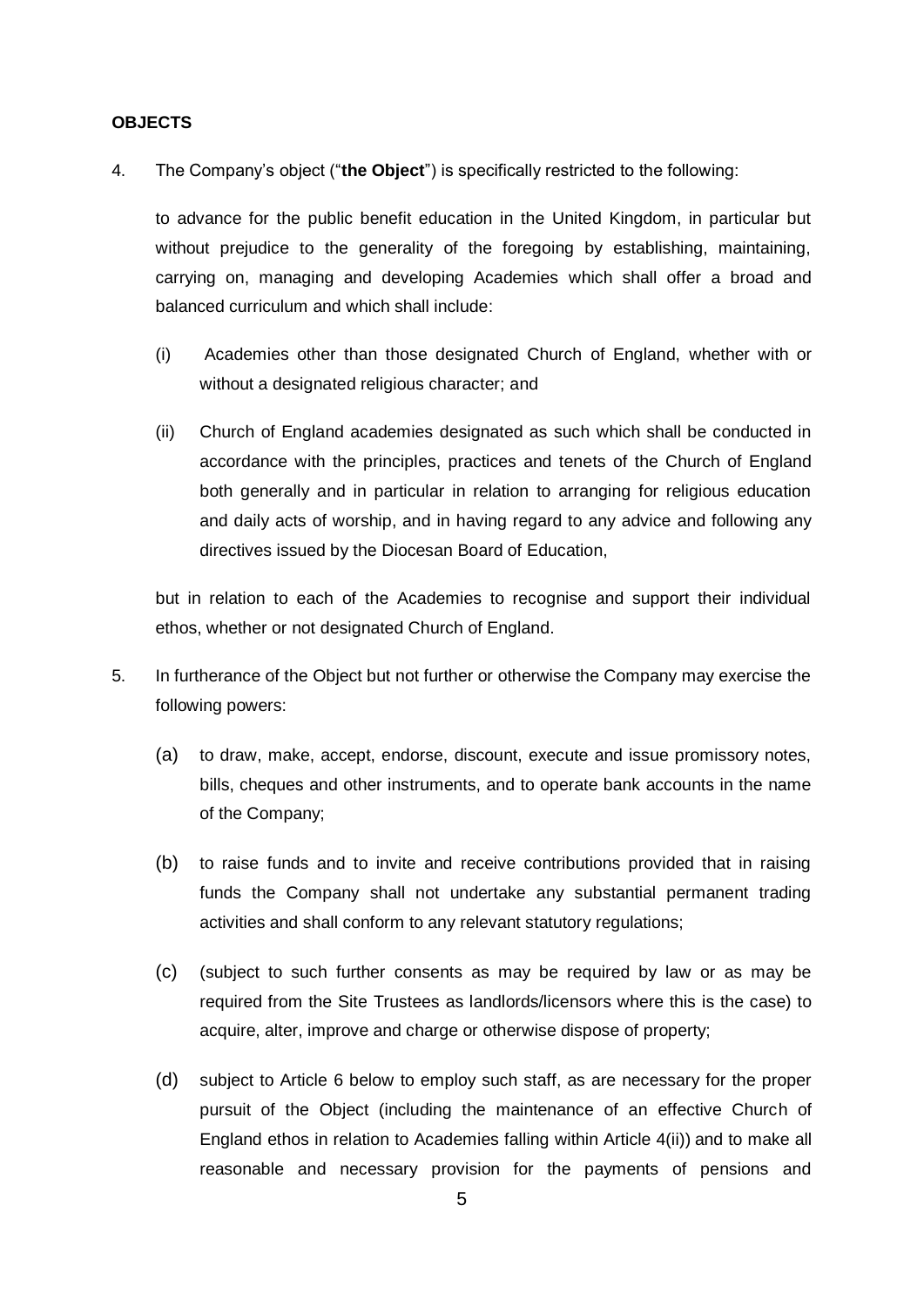superannuation to staff and their dependants;

- (e) to establish or support, whether financially or otherwise, any charitable trusts, associations or institutions formed for all or any of the Object;
- (f) to co-operate with other charities, other independent schools, schools maintained by a local authority, 16-19 Academies, alternative provision Academies, institutions within the further education sector, voluntary bodies and statutory authorities operating in furtherance of the Object and to exchange information and advice with them;
- (g) to pay out of funds of the Company the costs, charges and expenses of and incidental to the formation and registration of the Company;
- (h) to establish, maintain, carry on, manage and develop the Academies at such locations as may be unanimously agreed by the Directors;
- (i) to offer scholarships, exhibitions, prizes and awards to pupils and former pupils of any of the Academies, and otherwise to encourage and assist such pupils and former pupils;
- (j) to provide educational facilities and services to students of all ages and the wider community for the public benefit;
- (k) to carry out research into the development and application of new techniques in education and to their approach to curriculum development and delivery and to publish the results of such research, and to develop means of benefiting from application of the experience of industry, commerce, other schools and the voluntary sector to the education of pupils in academies;
- (l) subject to such consents as may be required from any Site Trustees or otherwise required by law and/or by any contract entered into by or on behalf of the Company, to borrow and raise money for the furtherance of the Object in such manner and on such security as the Company may think fit;
- (m) to deposit or invest any funds of the Company not immediately required for the furtherance of its Object (but to invest only after obtaining such advice from a financial expert as the Directors consider necessary and having regard to the suitability of investments and the need for diversification);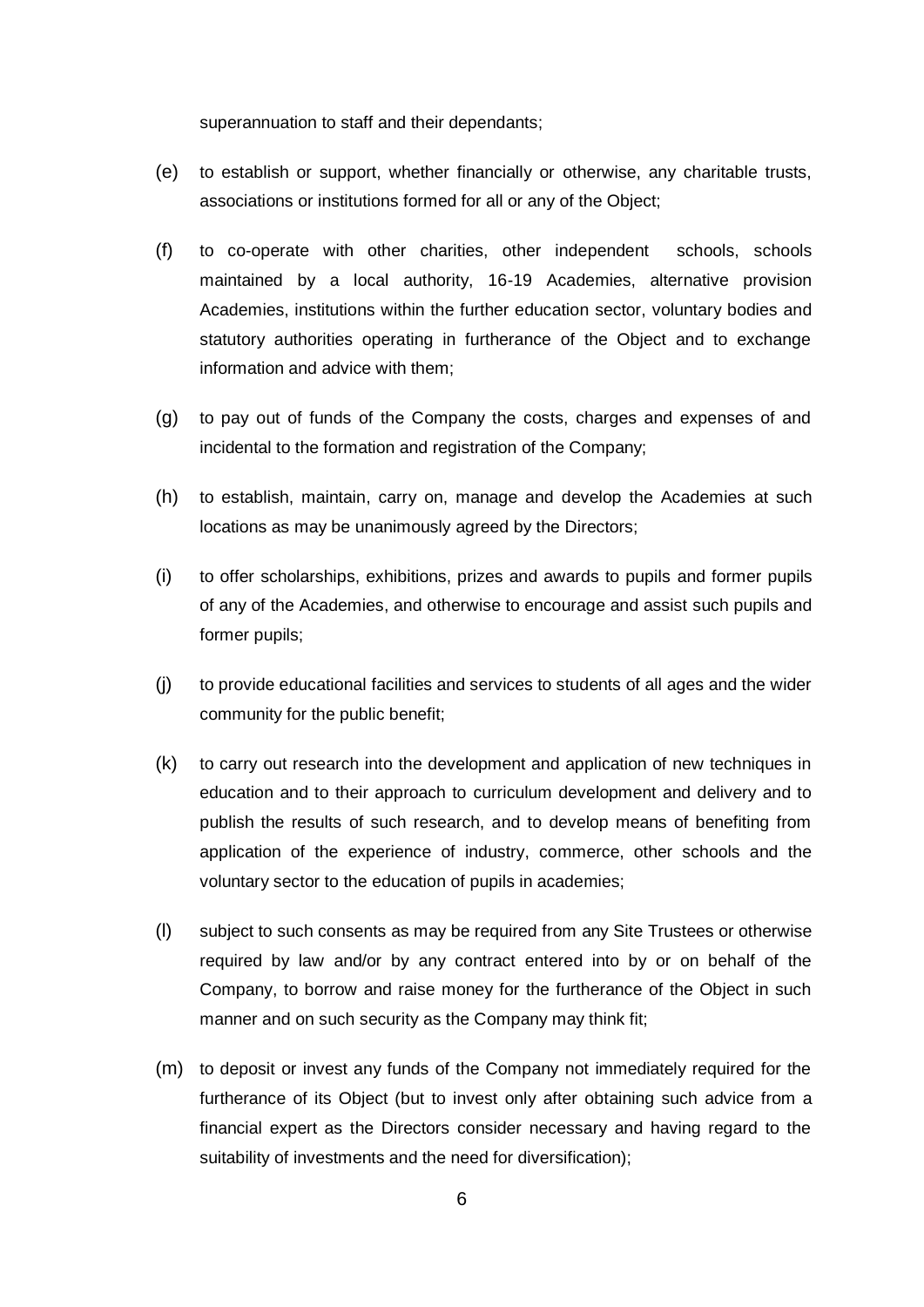- (n) to delegate the management of investments to a financial expert, but only on terms that:
	- (i) the investment policy is set down in writing for the financial expert by the Directors;
	- (ii) every transaction is reported promptly to the Directors;
	- (iii) the performance of the investments is reviewed regularly with the Directors;
	- (iv) the Directors are entitled to cancel the delegation arrangement at any time;
	- (v) the investment policy and the delegation arrangement are reviewed at least once a year;
	- (vi) all payments due to the financial expert are on a scale or at a level which is agreed in advance and are notified promptly to the Directors on receipt; and
	- (vii) the financial expert must not do anything outside the powers of the Directors;
- (o) to arrange for investments or other property of the Company to be held in the name of a nominee company acting under the control of the Directors or of a financial expert acting under their instructions, and to pay any reasonable fee required;
- (p) to provide indemnity insurance to Directors and the members of any Local Governing Body (to the extent necessary) in accordance with, and subject to the conditions of section 232 to 235 of the Companies Act 2006, section 189 of the Charities Act 2011 or any other provision of law applicable to charitable companies and any such indemnity is limited accordingly;
- (q) to establish subsidiary companies to carry on any trade or business for the purpose of raising funds for the Company;
- (r) to do all such other lawful things as are necessary for or are incidental to or conducive to the achievement of the Object and appropriate to the religious character any of the Academies.
- 6.1 The income and property of the Company shall be applied solely towards the promotion of the Object.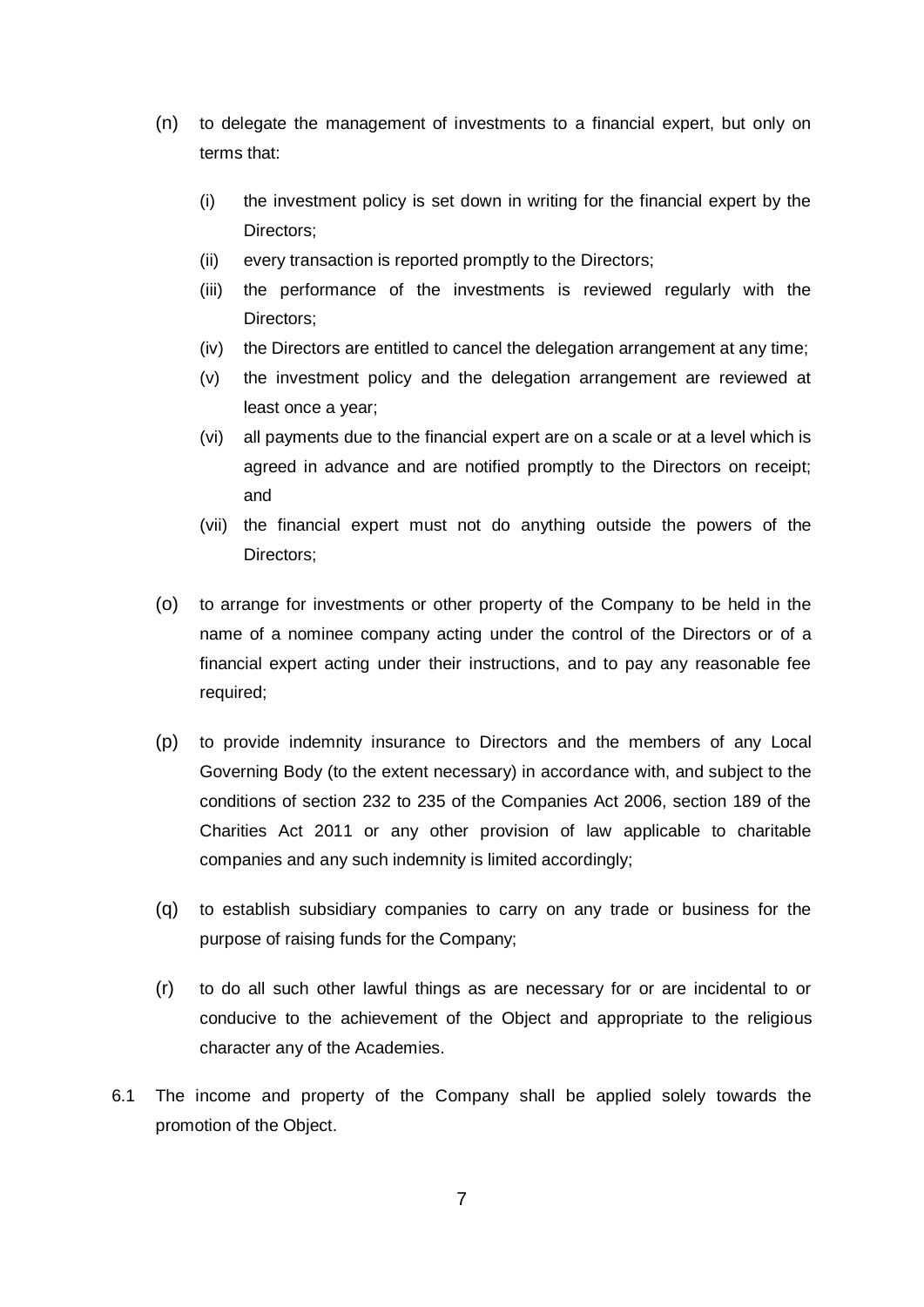- 6.2 None of the income or property of the Company may be paid or transferred directly or indirectly by way of dividend bonus or otherwise by way of profit to any member of the Company. Nonetheless a Member of the Company who is not also a Director may:
	- (a) benefit as a beneficiary of the Company;
	- (b) be paid reasonable and proper remuneration for any goods or services supplied to the Company;
	- (c) be paid rent for premises let by the Member of the Company if the amount of the rent and other terms of the letting are reasonable and proper; and
	- (d) be paid interest on money lent to the Company at a reasonable and proper rate, such rate not to exceed 2 per cent per annum below the base lending rate of a UK clearing bank selected by the Directors, or 0.5%, whichever is the higher.
- 6.3 A Director may benefit from any indemnity insurance purchased at the Company's expense to cover the liability of the Directors which by virtue of any rule of law would otherwise attach to them in respect of any negligence, default or breach of trust or breach of duty of which they may be guilty in relation to the Company: provided that any such insurance shall not extend to:
	- (i) any claim arising from any act or omission which Directors knew to be a breach of trust or breach of duty or which was committed by the Directors in reckless disregard to whether it was a breach of trust or breach of duty or not; and
	- (ii) provided also that any such insurance shall not extend to the costs of any unsuccessful defence to a criminal prosecution brought against the Directors in their capacity as directors of the Company.

Further, this Article does not authorise a Director to benefit from any indemnity insurance that would be rendered void by any provision of the Companies Act 2006, the Charities Act 2011 or any other provision of law.

- 6.4 A company, which has shares listed on a recognised stock exchange and of which any one Director holds no more than 1% of the issued capital of that company, may receive fees, remuneration or other benefit in money or money's worth from the Company.
- 6.5 A Director may at the discretion of the Directors be reimbursed from the property of the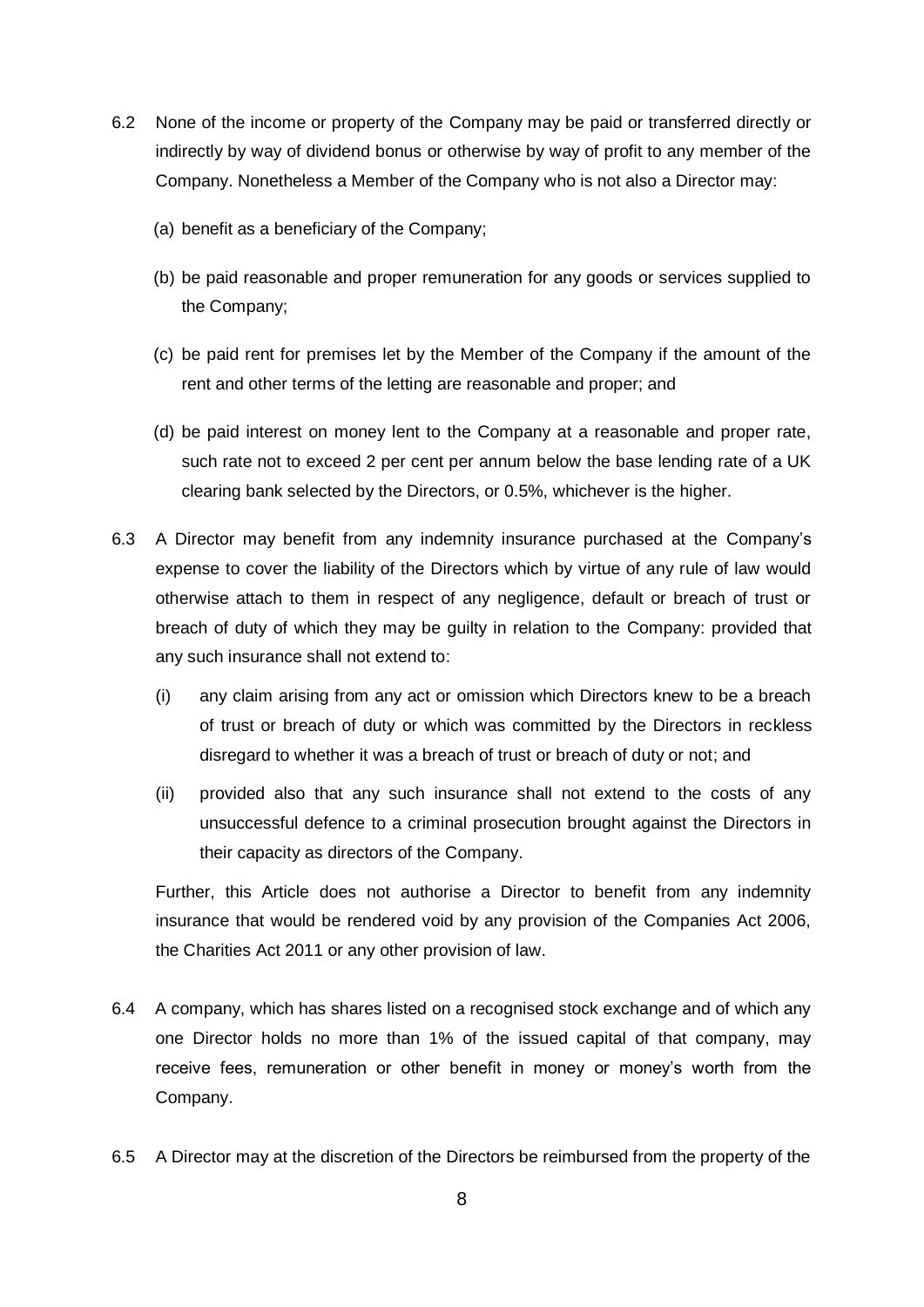Company for reasonable expenses properly incurred by him or her when acting on behalf of the Company, but excluding expenses in connection with foreign travel.

- 6.6 No Director may:
	- (a) buy any goods or services from the Company;
	- (b) sell goods, services, or any interest in land to the Company;
	- (c) be employed by, or receive any remuneration from the Company other than the Chief Executive Officer whose employment and/or remuneration is subject to the procedure and conditions in Article 6.8 and 6.8A;
	- (d) receive any other financial benefit from the Company unless:
		- (i) the payment is permitted by Article 6.7 and the Directors follow the procedure and observe the conditions set out in Article 6.8; or
		- (ii) the Directors obtain the prior written approval of the Charity Commission and fully comply with any procedures it prescribes.
- 6.7 Subject to Article 6.8, a Director may:
	- (a) receive a benefit from the Company in the capacity of a beneficiary of the Company;
	- (b) be employed by the Company or enter into a contract for the supply of goods or services to the Company, other than for acting as a Director;
	- (c) receive interest on money lent to the Company at a reasonable and proper rate not exceeding 2% per annum below the base rate of a clearing bank to be selected by the Directors, or 0.5%, whichever is the higher; and
	- (d) receive rent for premises let by the Director to the Company if the amount of the rent and the other terms of the lease are reasonable and proper.
- 6.8 The Company and its Directors may only rely upon the authority provided by Article 6.7 if each of the following conditions is satisfied:
	- (a) the remuneration or other sums paid to the Director do not exceed an amount that is reasonable in all the circumstances.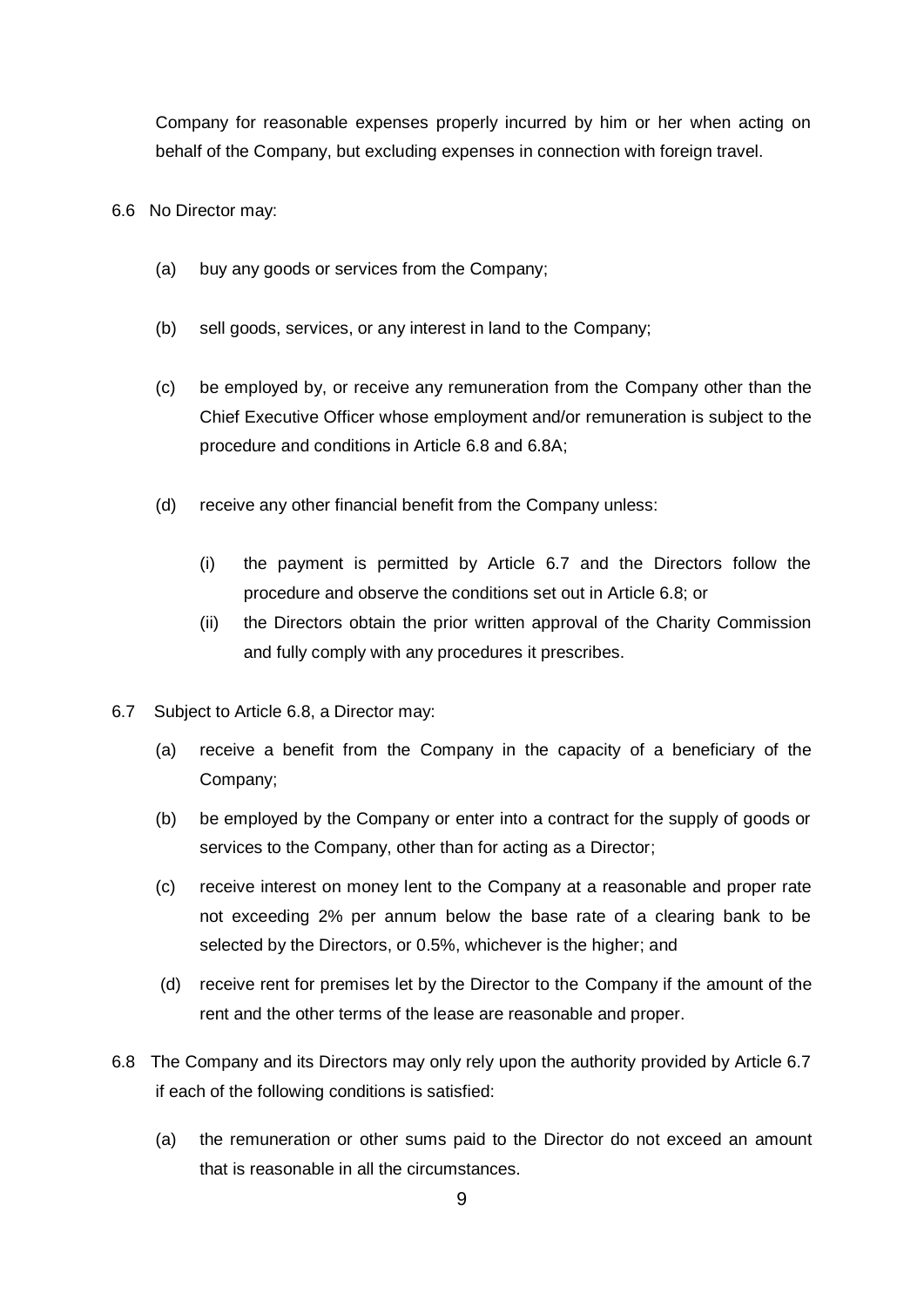- (b) the Director is absent from the part of any meeting at which there is discussion of:
	- (i) his or her employment, remuneration, or any matter concerning the contract, payment or benefit; or
	- (ii) his or her performance in the employment, or his or her performance of the contract; or
	- (iii) any proposal to enter into any other contract or arrangement with him or her or to confer any benefit upon him or her that would be permitted under Article 6.7; or
	- (iv) any other matter relating to a payment or the conferring of any benefit permitted by Article 6.7;
- (c) the Director does not vote on any such matter and is not to be counted when calculating whether a quorum of Directors is present at the meeting;
- (d) save in relation to employing or contracting with the Chief Executive Officer the other Directors are satisfied that it is in the interests of the Company to employ or to contract with that Director rather than with someone who is not a Director. In reaching that decision the Directors must balance the advantage of employing a Director against the disadvantages of doing so (especially the loss of the Director's services as a result of dealing with the Director's conflict of interest);
- (e) the reason for their decision is recorded by the Directors in the minute book; and
- (f) a majority of the Directors then in office have received no such payments or benefit.
- 6.8A The provision in Article 6.6(c) that no Director may be employed by or receive any remuneration from the Company (other than the Chief Executive Officer) does not apply to an employee of the Company who is subsequently elected or appointed as a Director save that this Article shall only allow such a Director to receive remuneration or benefit from the Company in his capacity as an employee of the Company and provided that the procedure as set out in Articles 6.8(b)(i), (ii) and 6.8 (c) is followed.
- 6.9 In Articles 6.2 6.9: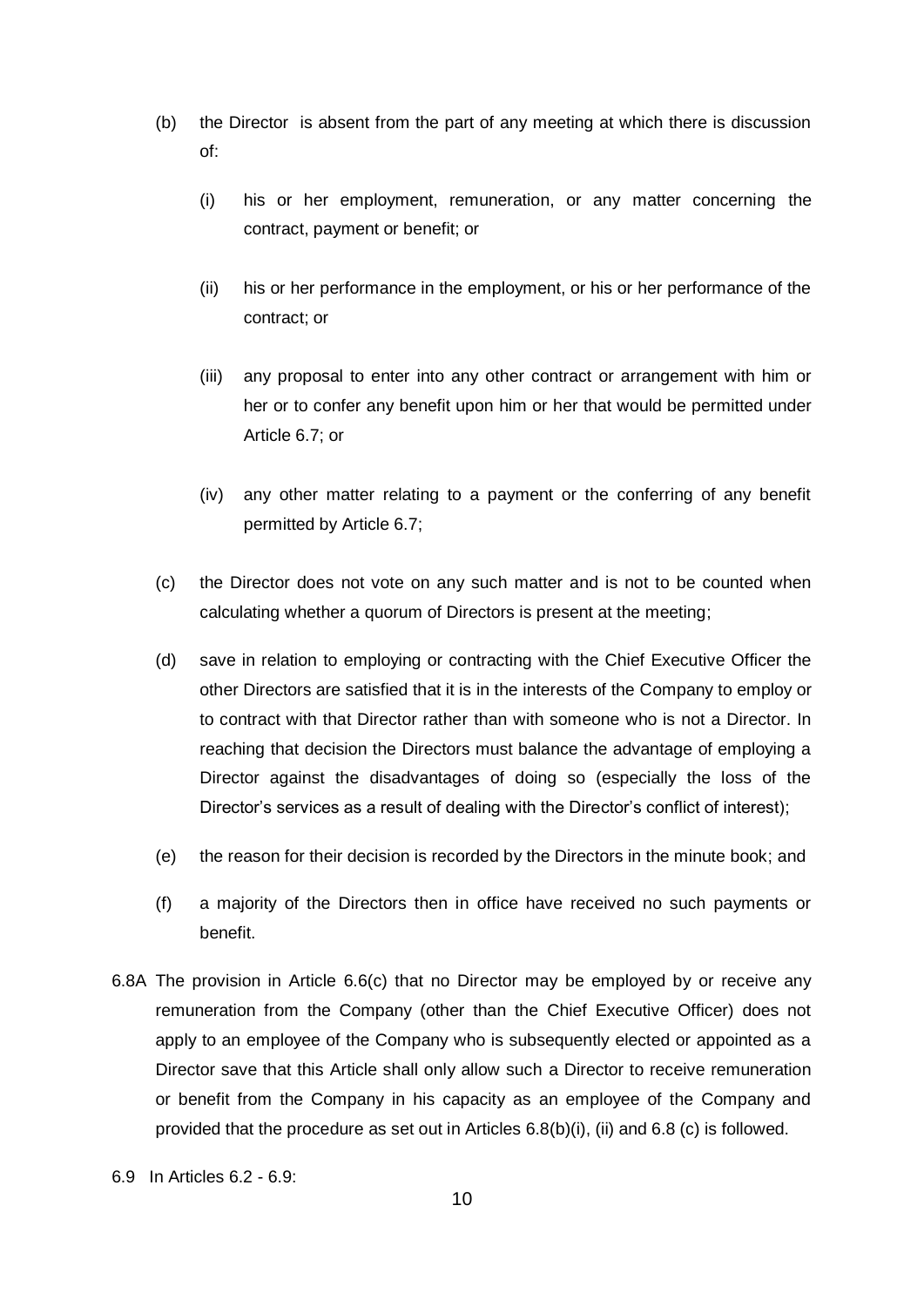- (a) "company" shall include any company in which the Company:
	- holds more than 50% of the shares; or
	- controls more than 50% of the voting rights attached to the shares; or
	- has the right to appoint one or more Directors to the Board of the Company;
- (b) "Director" shall include any child, stepchild, parent, grandchild, grandparent, brother, sister or spouse of the Director or any person living with the Director as his or her partner;
- (c) the employment or remuneration of a Director includes the engagement or remuneration of any firm or company in which the Director is:
	- (i) a partner;
	- (ii) an employee;
	- (iii) a consultant;
	- (iv) a director;
	- (v) a member; or
	- (vi) a shareholder, unless the shares of the company are listed on a recognised stock exchange and the Director holds less than 1% of the issued capital.
- 7. The liability of the members of the Company is limited.
- 8. Every Member of the Company undertakes to contribute such amount as may be required (not exceeding £10) to the Company's assets if it should be wound up while he or she is a Member or within one year after he or she ceases to be a Member, for payment of the Company's debts and liabilities before he or she ceases to be a Member, and of the costs, charges and expenses of winding up, and for the adjustment of the rights of the contributories among themselves.
- 9. If the Company is wound up or dissolved and after all its debts and liabilities (including any under section 2 of the Academies Act 2010) have been satisfied there remains any property it shall not be paid to or distributed among the Members of the Company, but shall be given or transferred to some other charity or charities having objects similar to the Object which prohibits the distribution of its or their income and property to an extent at least as great as is imposed on the Company by Article 6 above,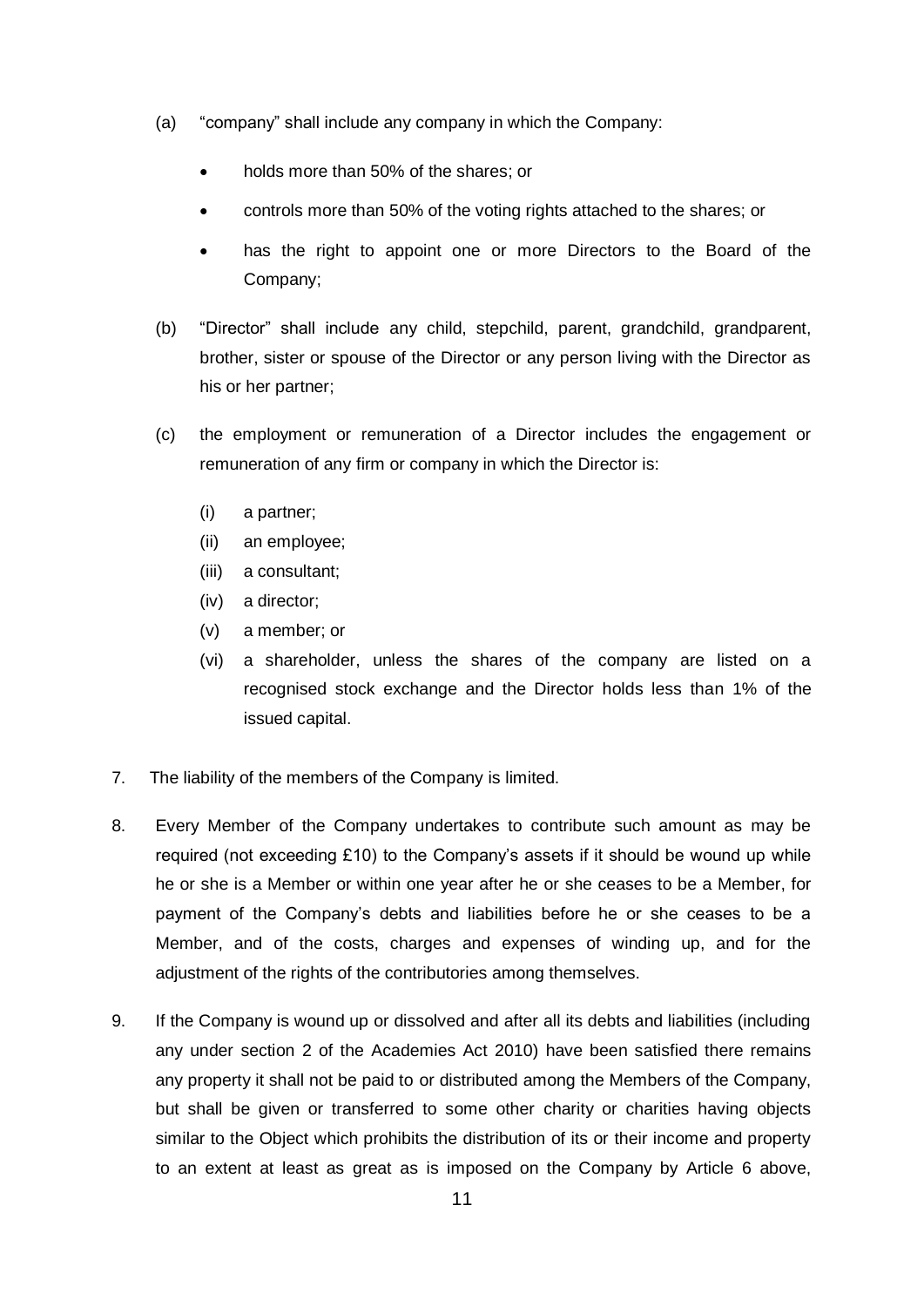chosen by the Members of the Company at or before the time of dissolution and if that cannot be done then to some other charitable object.

- 10. No alteration or addition shall be made to or in the provisions of the Memorandum and/or Articles without the written consent of the Diocesan Board of Education. No alteration or addition to these Articles which would or is likely to affect the governance or Church of England ethos of any Church Academy shall be made without the written consent of the Site Trustees of the relevant Church Academy or Academies.
- 11. No alteration or addition shall be made to or in the provisions of the Articles which would have the effect (a) that the Company would cease to be a company to which section 60 of the Companies Act 2006 applies; or (b) that the Company would cease to be a charity; or (c) might weaken the maintenance of an effective ethos pertinent to the character of any of the Academies.

### **MEMBERS**

- 12. The Members of the Company shall comprise:
	- (a) The Diocese of York Educational Trust; and
	- (b) one person appointed by The Diocese of York Educational Trust, from time to time; and
	- (c) three individual Members.
- 12A. An employee of the Academy Trust cannot be a Member of the Academy Trust.
- 13. Each of the persons entitled to appoint Members in Article 12 shall have the right from time to time by written notice delivered to the Office to remove any Member appointed by them and to appoint a replacement Member to fill a vacancy whether resulting from such removal or otherwise.
- 14. If any of the persons entitled to appoint Members in Article 12:
	- (a) in the case of an individual, die or become legally incapacitated;
	- (b) in the case of a corporate entity, cease to exist and are not replaced by a successor institution; or
	- (c) becomes insolvent or makes any arrangement or composition with their creditors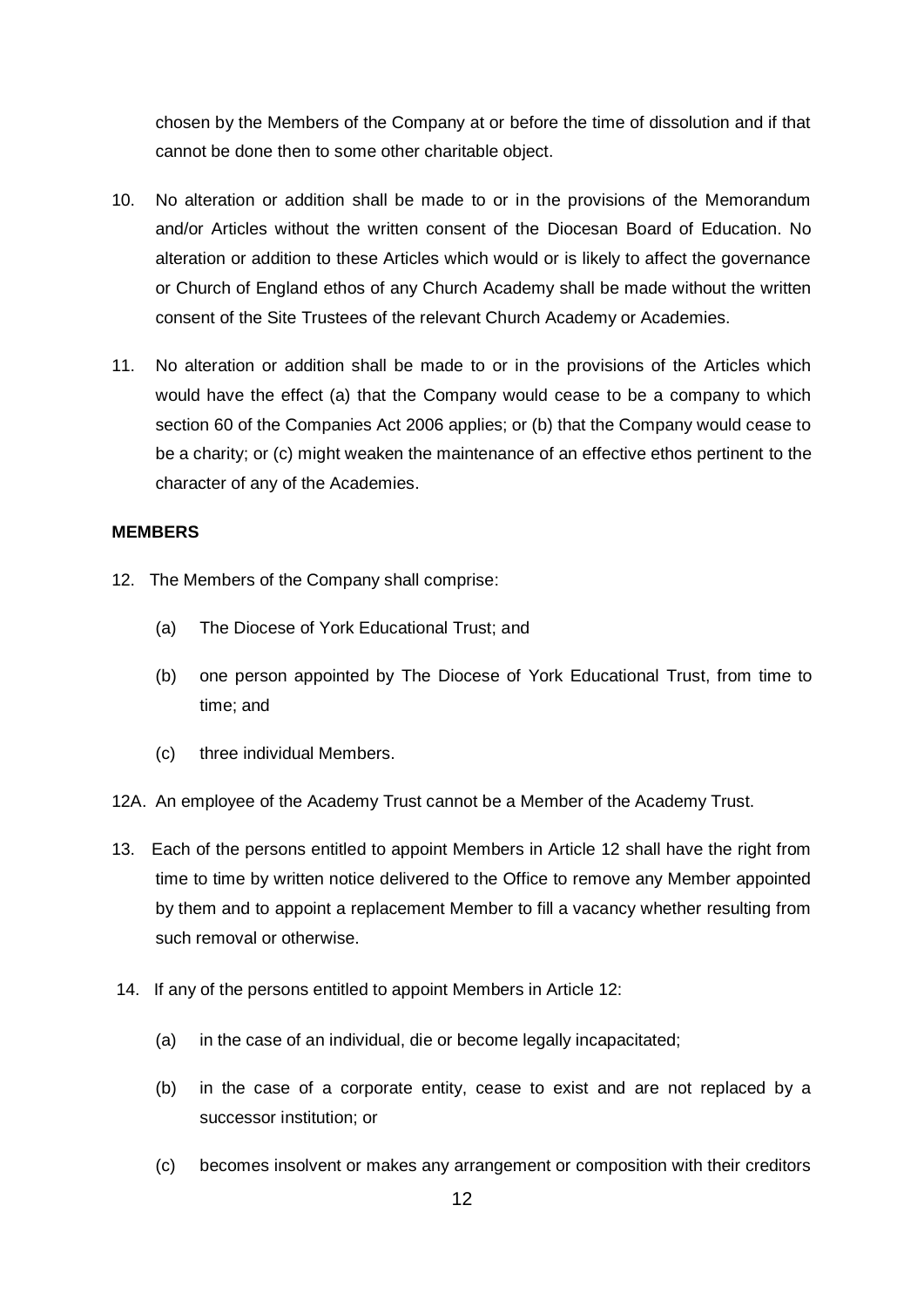generally,

then in the case of the Diocese of York Educational Trust their right to appoint Members under these Articles shall vest in the Diocesan Board of Education and, in any other case, shall vest in the remaining Members.

- 15. Membership will terminate automatically if:
	- (a) a Member (which is a corporate entity) ceases to exist and is not replaced by a successor institution;
	- (b) a Member (who is an individual) dies or becomes incapable by reason of illness or injury of managing and administering his or her own affairs; or
	- (c) a Member becomes insolvent or makes any arrangement or composition with that Member's creditors generally.
- 15A. The Members may agree unanimously in writing (with the exception of the signatory to be removed) to remove any Member (save that this provision shall not apply to the Diocese of York Educational Trust or any person appointed by the Diocese of York Educational Trust) provided that it is in the interests of the Company to remove such a Member.
- 16. The Members with the written consent of the Diocesan Board of Education may agree by passing a special resolution in writing to appoint such additional Members as they think fit and may agree by passing a special resolution in writing to remove any such additional Members provided that such appointment or removal is in the interests of the Company.
- 16A. Upon the resignation or removal of any Member other than the Diocese of York Educational Trust or a member appointed by the Diocese of York Educational Trust, the Members shall appoint (by majority) a replacement Member if required to ensure that the number of Members appointed to represent the interests of Church of England shall not exceed 40% of the total number of Members.
- 16B. If the number of Members appointed to represent the interests of the Church of England is less than 40% of the total number of Members then the Diocese of York Educational Trust may appoint one or more additional Members provided that the total proportion of Members appointed to represent the interests of the Church of England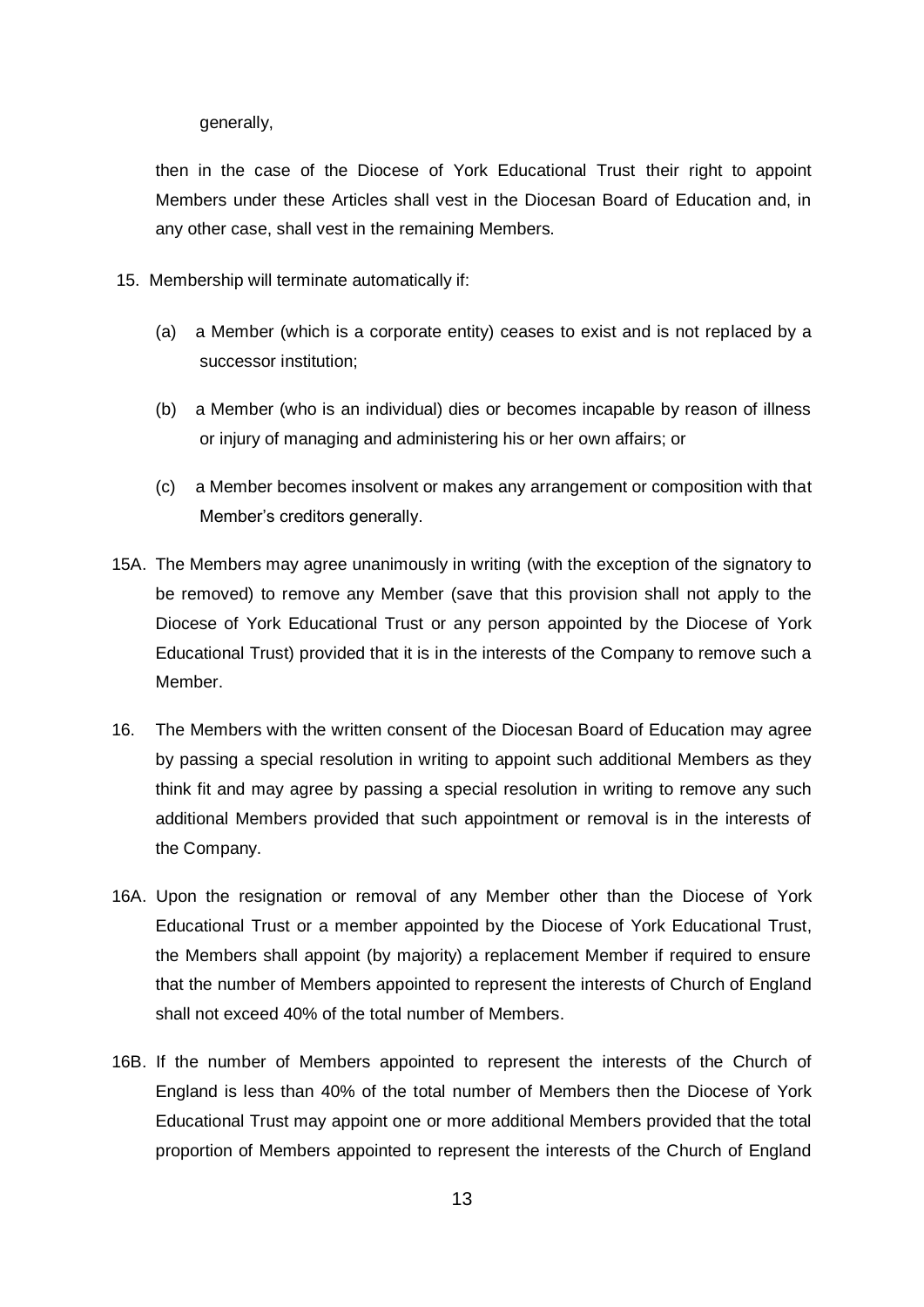does not exceed 40% of the total number of Members.

- 17. Every person nominated to be a Member of the Company shall on becoming a Member sign a written consent to become a Member and an undertaking (in a form agreed with the Diocesan Board of Education) that they will uphold the Object.
- 18. Any Member may resign provided that after such resignation the number of Members is not less than three. A Member shall cease to be one immediately on the receipt by the Company of a notice in writing signed by the person or persons entitled to remove him under Articles 13 or 16 provided that no such notice shall take effect when the number of Members is less than three unless it contains or is accompanied by the appointment of a replacement Member.

# **GENERAL MEETINGS**

- 19. The Company shall hold an Annual General Meeting each year in addition to any other meetings in that year, and shall specify the meeting as such in the notices calling it; and not more than fifteen months shall elapse between the date of one Annual General Meeting of the Company and that of the next. The Annual General Meeting shall be held at such time and place as the Directors shall appoint. All general meetings other than Annual General Meetings shall be called General Meetings.
- 20. The Directors may call general meetings and, on the requisition of Members pursuant to the provisions of the Companies Act 2006, shall forthwith proceed to convene a general meeting in accordance with that Act. If there are not within the United Kingdom sufficient Directors to call a general meeting, any Director or any Member of the Company may call a general meeting.

# **NOTICE OF GENERAL MEETINGS**

21. General meetings shall be called by at least fourteen clear days' notice but a general meeting may be called by shorter notice if it is so agreed by a majority in number of Members having a right to attend and vote and together representing not less than 90% of the total voting rights at that meeting.

The notice shall specify the time and place of the meeting and the general nature of the business to be transacted and, in the case of an Annual General Meeting, shall specify the meeting as such. The notice shall also state that the Member is entitled to appoint a proxy.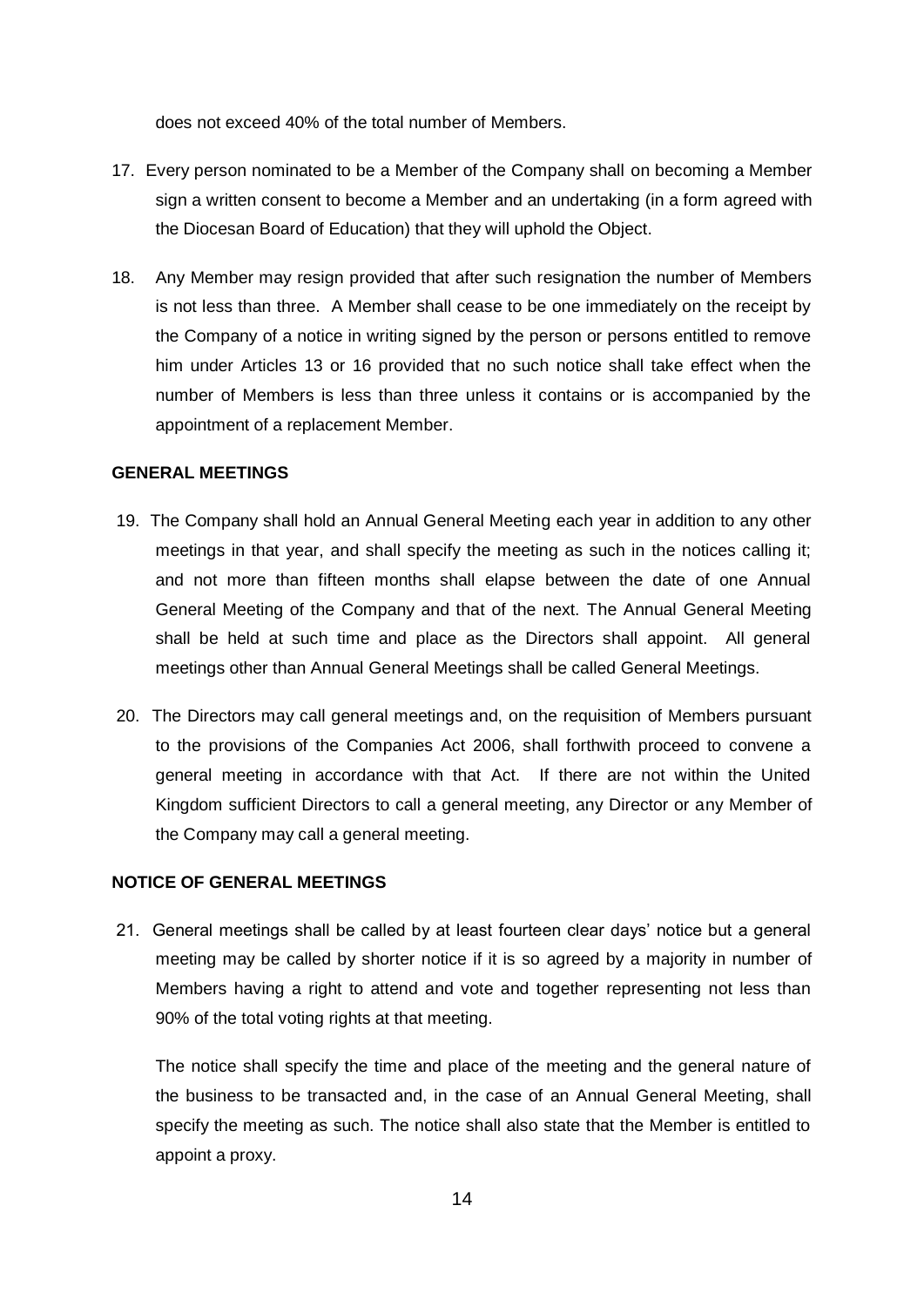The notice shall be given to all the Members, to the Directors and auditors.

22. The accidental omission to give notice of a meeting to, or the non-receipt of notice of a meeting by, any person entitled to receive notice shall not invalidate the proceedings at that meeting.

### **PROCEEDINGS AT GENERAL MEETINGS**

- 23. No business shall be transacted at any meeting unless a quorum is present. A Member counts towards the quorum by being present either in person or by proxy. Two persons entitled to vote upon the business to be transacted, each being a Member or a proxy of a Member or a duly authorised representative of a Member organisation shall constitute a quorum.
- 24. If a quorum is not present within half an hour from the time appointed for the meeting, or if during a meeting a quorum ceases to be present, the meeting shall stand adjourned to the same day in the next week at the same time and place or to such time and place as the Directors may determine.
- 25. If present, the chairman, if any, of the Directors shall preside as chairman of the meeting.
- 26. If the chairman of the Directors is not present within fifteen minutes after the time appointed for holding the meeting, the Members present and entitled to vote shall choose one of their number to be chairman.
- 27. A Director shall, notwithstanding that he is not a Member, be entitled to attend and speak at any general meeting.
- 28. The chairman may, with the consent of a majority of the Members at a meeting at which a quorum is present (and shall if so directed by the meeting), adjourn the meeting from time to time and from place to place, but no business shall be transacted at any adjourned meeting other than the business which might properly have been transacted at the meeting had the adjournment not taken place. When a meeting is adjourned for fourteen days or more, at least seven clear days' notice shall be given specifying the time and place of the adjourned meeting and the general nature of the business to be transacted. Otherwise it shall not be necessary to give any such notice.
- 29. A resolution put to the vote of the meeting shall be decided on a show of hands unless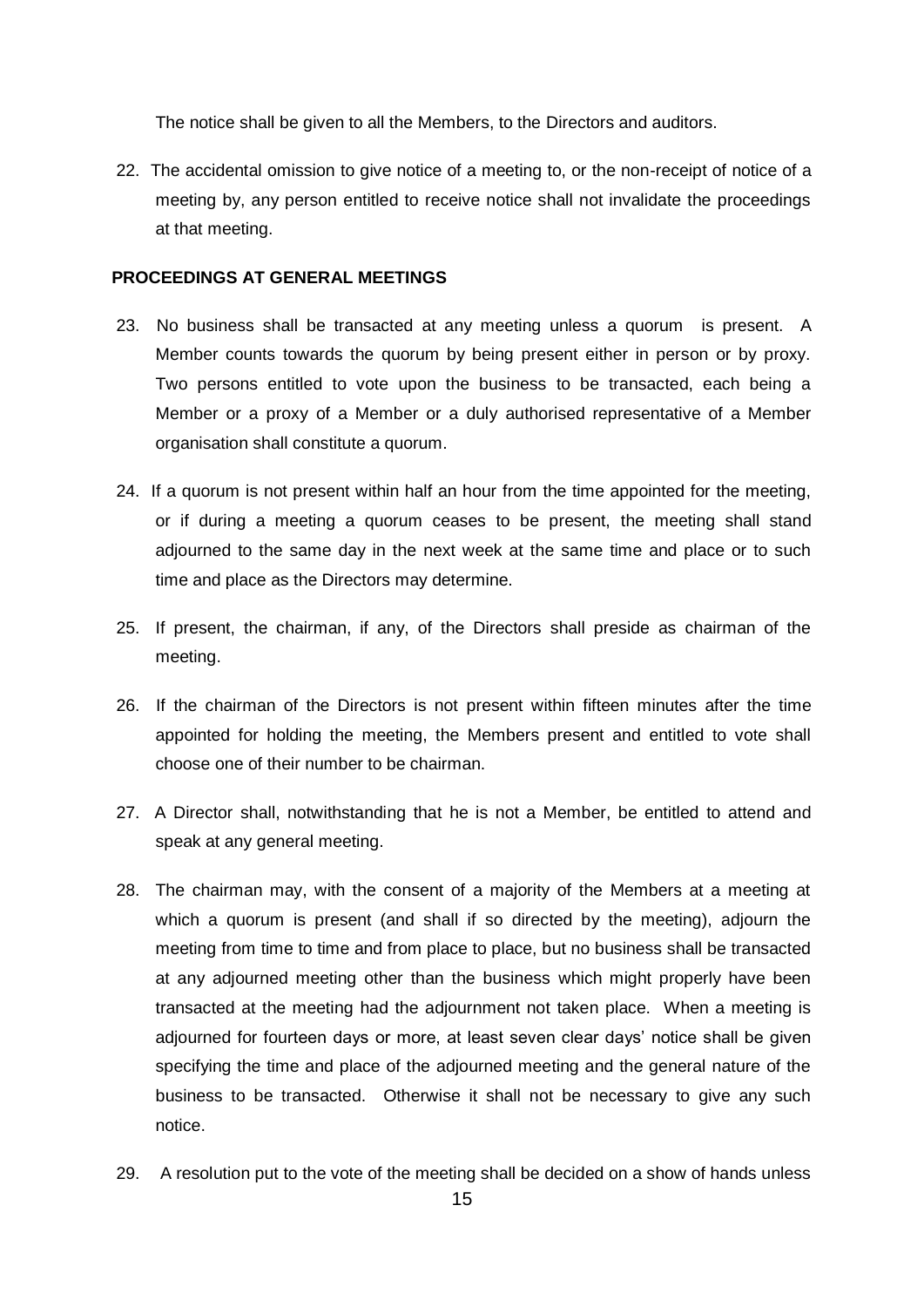before, or on the declaration of the result of the show of hands, a poll is duly demanded. Subject to the provisions of the Companies Act 2006, a poll may be demanded:

- (a) by the chairman; or
- (b) by at least two Members having the right to vote at the meeting; or,
- (c) by a Member or Members representing not less than one-tenth of the total voting rights of all the Members having the right to vote at the meeting.
- 30. Unless a poll is duly demanded a declaration by the chairman that a resolution has been carried or carried unanimously, or by a particular majority, or lost, or not carried by a particular majority and an entry to that effect in the minutes of the meeting shall be conclusive evidence of the fact without proof of the number or proportion of the votes recorded in favour of or against such resolution.
- 31. The demand for a poll may be withdrawn, before the poll is taken, but only with the consent of the chairman. The withdrawal of a demand for a poll shall not invalidate the result of a show of hands declared before the demand for the poll was made.
- 32. A poll shall be taken as the chairman directs and he may appoint scrutineers (who need not be Members) and fix a time, date and place for declaring the results. The result of the poll shall be deemed to be the resolution of the meeting at which the poll was demanded.
- 33. A poll demanded on the election of the chairman or on a question of adjournment shall be taken immediately. A poll demanded on any other question shall be taken either immediately or at such time, date and place as the chairman directs not being more than thirty days after the poll is demanded. The demand for a poll shall not prevent continuance of a meeting for the transaction of any business other than the question on which the poll is demanded. If a poll is demanded before the declaration of the result of a show of hands and the demand is duly withdrawn, the meeting shall continue as if the demand had not been made.
- 34. No notice need be given of a poll not taken immediately if the time and place at which it is to be taken are announced at the meeting at which it is demanded. In other cases at least seven clear days' notice shall be given specifying the time and place at which the poll is to be taken.
- 35. A resolution in writing agreed by such number of members as required if it had been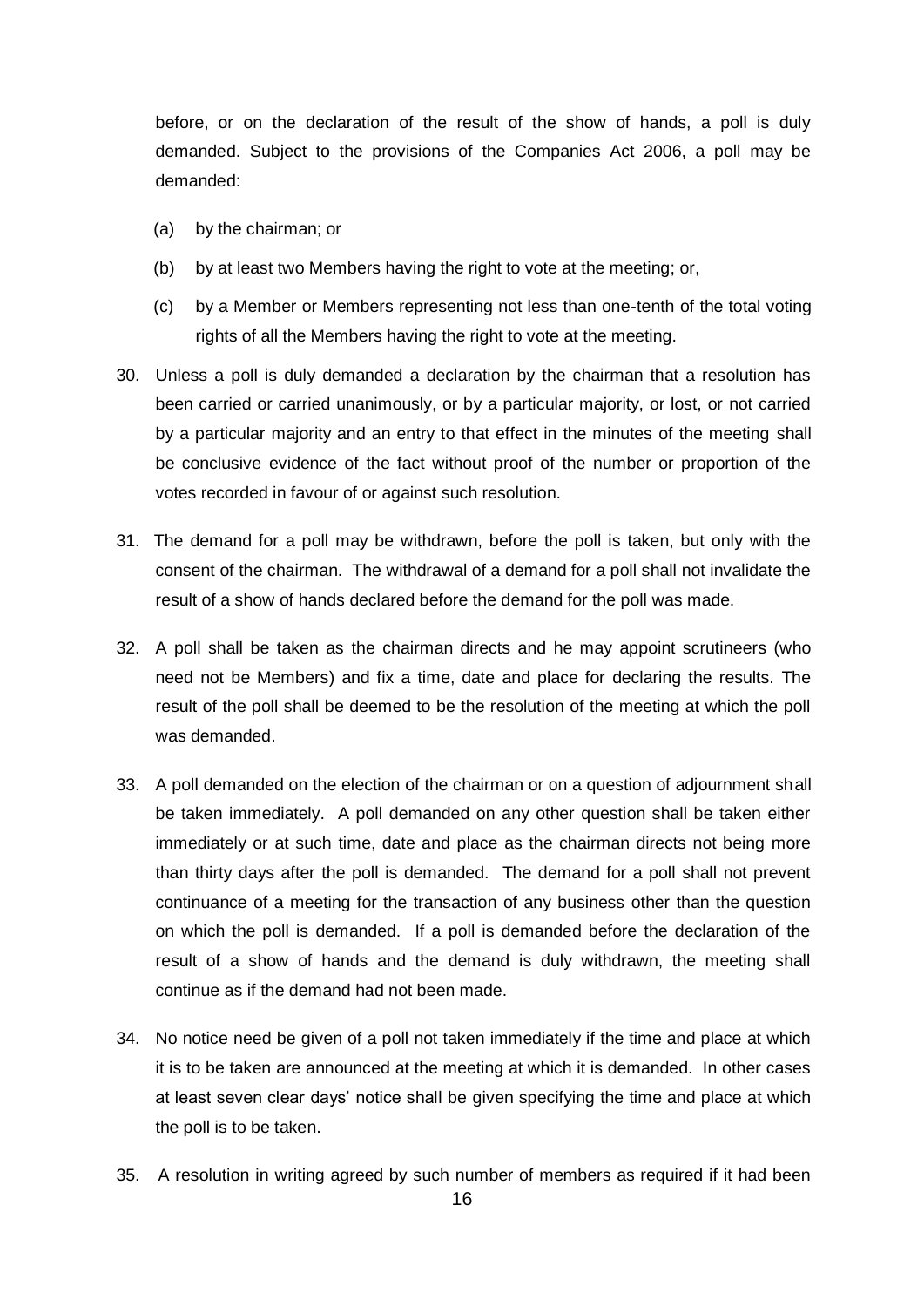proposed at a general meeting shall be as effectual as if it had been passed at a general meeting duly convened and held provided that a copy of the proposed resolution has been sent to every Member. The resolution may consist of several instruments in the like form each agreed by one or more Members.

#### **VOTES OF MEMBERS**

- 36. On the show of hands every Member present in person shall have one vote. On a poll every Member present in person or by proxy shall have one vote.
- 37. Not used.
- 38. No Member shall be entitled to vote at any general meeting unless all moneys then payable by him to the Company have been paid.
- 39. No objections shall be raised to the qualification of any person to vote at any general meeting except at the meeting or adjourned meeting at which the vote objected to is tendered, and every vote not disallowed at the meeting shall be valid. Any objection made in due time shall be referred to the chairman whose decision shall be final and conclusive.
- 40. An instrument appointing a proxy shall be in writing, signed by or on behalf of the appointer and shall be in the following form (or in a form as near thereto as circumstances allow or in any other form which is usual or which the Directors may approve) -

"I/We, …….., of ………, being a Member/Members of the above named Company, hereby appoint …… of ……, or in his absence, …….. of ……. as my/our proxy to attend, speak and vote in my/our name[s] and on my/our behalf at the annual general meeting/ general meeting of the Company to be held on …..20[ ], and at any adjournment thereof.

Signed on ..... 201 1"

41. Where it is desired to afford Members an opportunity of instructing the proxy how he shall act the instrument appointing a proxy shall be in the following form (or in a form as near thereto as circumstances allow or in any other form which is usual or which the Directors may approve) -

"I/We, ……., of ……., being a Member/Members of the above-named Company,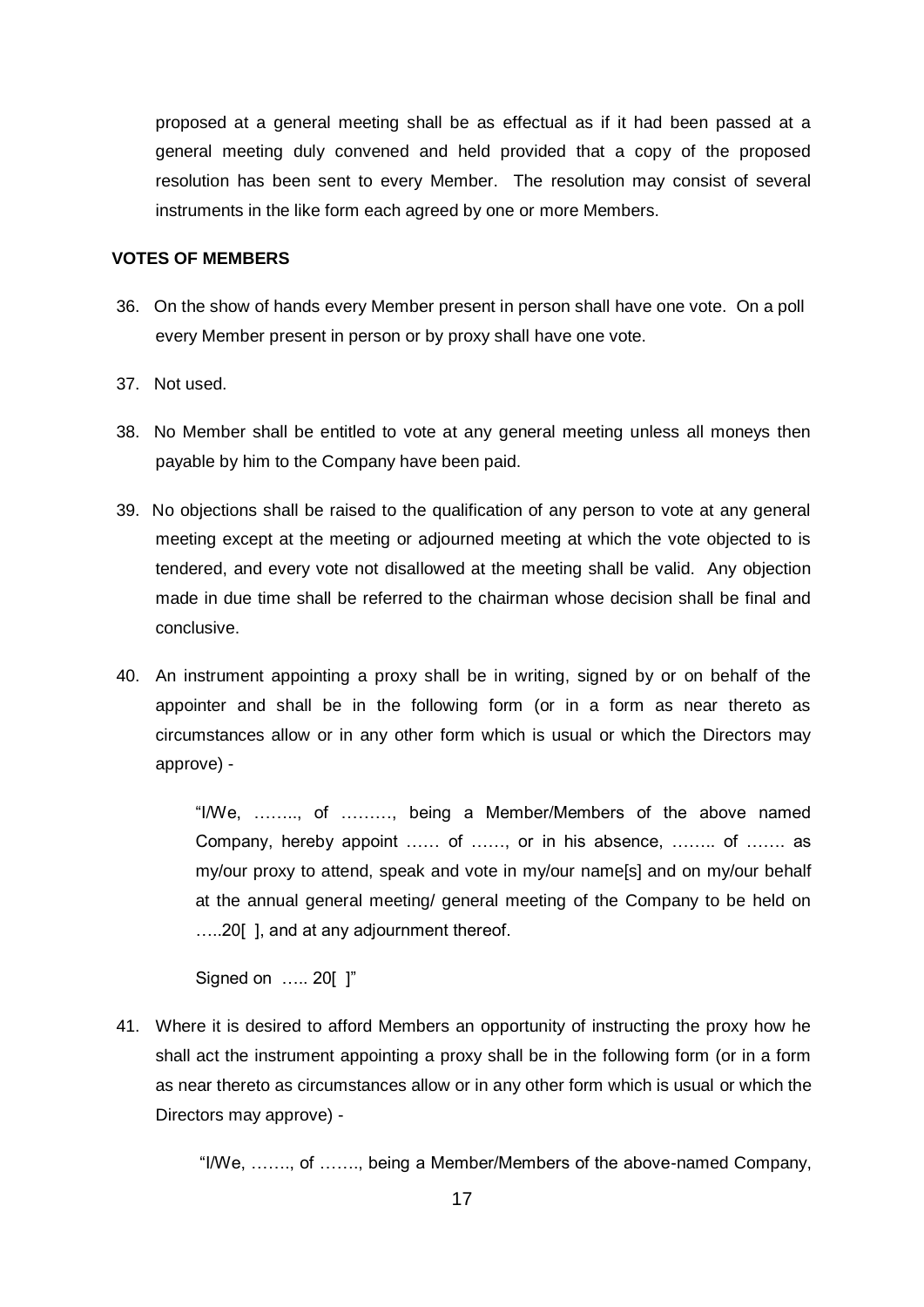hereby appoint .... of ......., or in his absence, ..... of ......, as my/our proxy to attend, speak and vote in my/our name[s] and on my/our behalf at the annual general meeting/ general meeting of the Company, to be held on …. 20[ ], and at any adjournment thereof.

This form is to be used in respect of the resolutions mentioned below as follows:

Resolution No. 1 \*for \* against

Resolution No. 2 \*for \* against.

\* Strike out whichever is not desired.

Unless otherwise instructed, the proxy may vote as he thinks fit or abstain from voting,

Signed on …. 20[ ]"

- 42. The instrument appointing a proxy and any authority under which it is signed or a copy of such authority certified by a notary or in some other way approved by the Members may:
	- (a) be deposited at the office or at such other place within the United Kingdom as is specified in the notice convening the meeting or in any instrument of proxy sent out by the Company in relation to the meeting not less than 48 hours before the time for holding the meeting or adjourned meeting at which the person named in the instrument proposes to vote, or
	- (b) in the case of a poll taken more than 48 hours after it is demanded, be deposited as aforesaid after the poll has been demanded and not less than 24 hours before the time appointed for the taking of the poll; or
	- (c) where the poll is not taken forthwith but is taken not more than 48 hours after it was demanded, be delivered at the meeting at which the poll was demanded to the chairman or to the Clerk or to any Director,

and an instrument of proxy which is not deposited or delivered in a manner so permitted shall be invalid.

43. A vote given or poll demanded by proxy or by the duly authorised representative of a corporation shall be valid notwithstanding the previous determination of the authority of the person voting or demanding a poll unless notice of the determination was received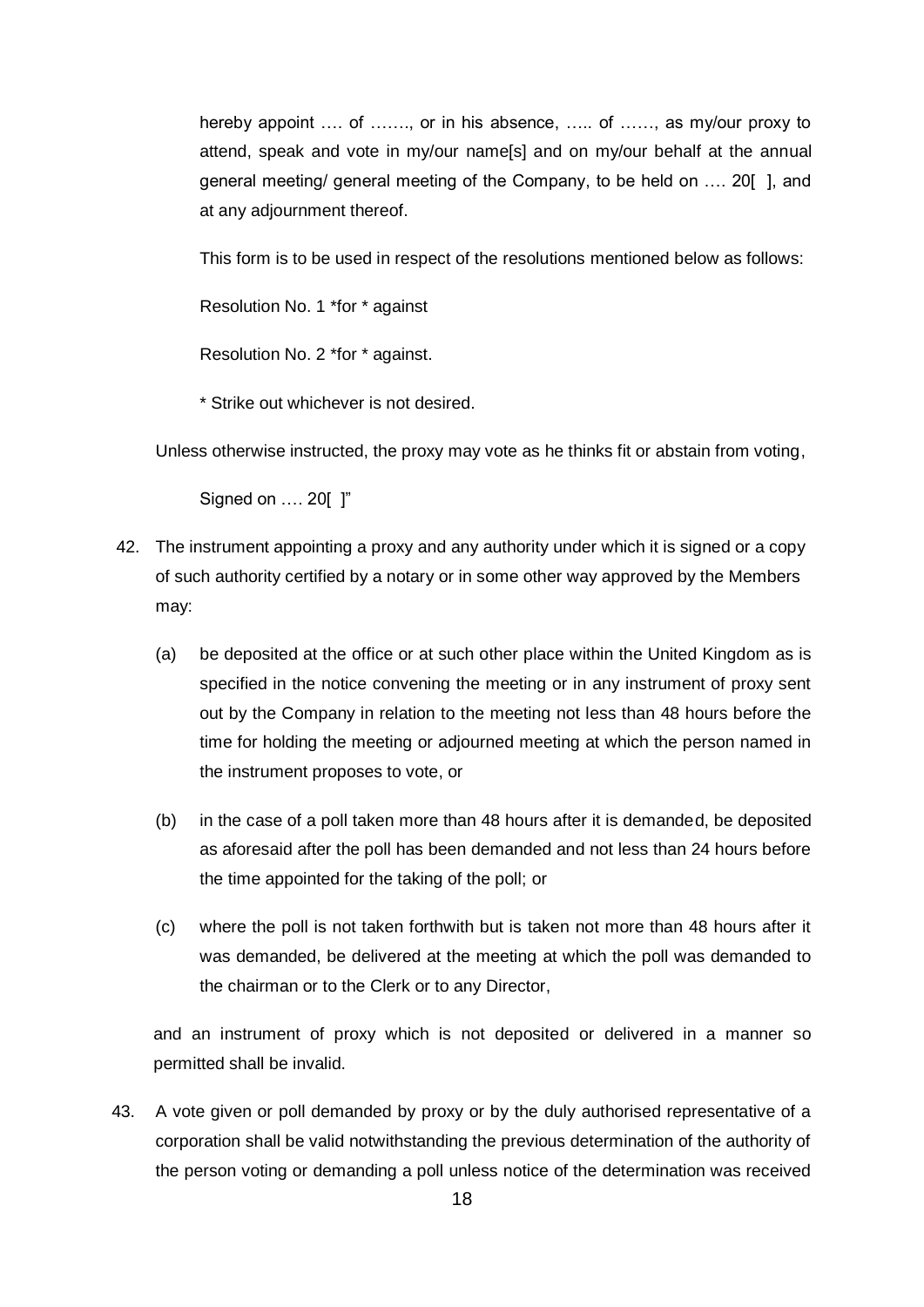by the Company at the office or at such other place at which the instrument of proxy was duly deposited before the commencement of the meeting or adjourned meeting at which the vote given or the poll demanded or (or in the case of a poll taken otherwise than on the same day as the meeting or adjourned meeting) the time appointed for taking the poll.

44. Any organisation which is a Member of the Company may by resolution of its board of directors or other governing body authorise such person as it thinks fit to act as its representative at any meeting of the Company, and the person so authorised shall be entitled to exercise the same powers on behalf of the organisation which he represents as that organisation could exercise if it were an individual Member of the Company.

### **DIRECTORS**

- 45. The number of Directors shall be not less than three nor more than 9.
- 46. Subject to Articles 48-49, the Company shall have the following Directors:
	- (a) Up to 8 Directors, appointed under Articles 50 and 50AA combined;
	- (b) The Chief Executive Officer, if appointed; and
	- (c) Parent Directors if appointed under Articles 53-56 in the event that no provision is made for parent representatives on Local Governing Bodies under Article 101A.
- 47. The Company may also have any Co-opted Director appointed under Article 58.
- 48. The first Directors shall be those persons named in the statement delivered pursuant to sections 9 and 12 of the Companies Act 2006.
- 49. Future Directors shall be appointed or elected, as the case may be, under these Articles. Where it is not possible for such a Director to be appointed or elected due to the fact that an Academy has not yet been established, then the relevant Article or part thereof shall not apply.

### **APPOINTMENT OF DIRECTORS**

50. The Members shall appoint up to 6 Directors less the number of Parent Directors and Co-opted Directors (if any) appointed or elected under these Articles.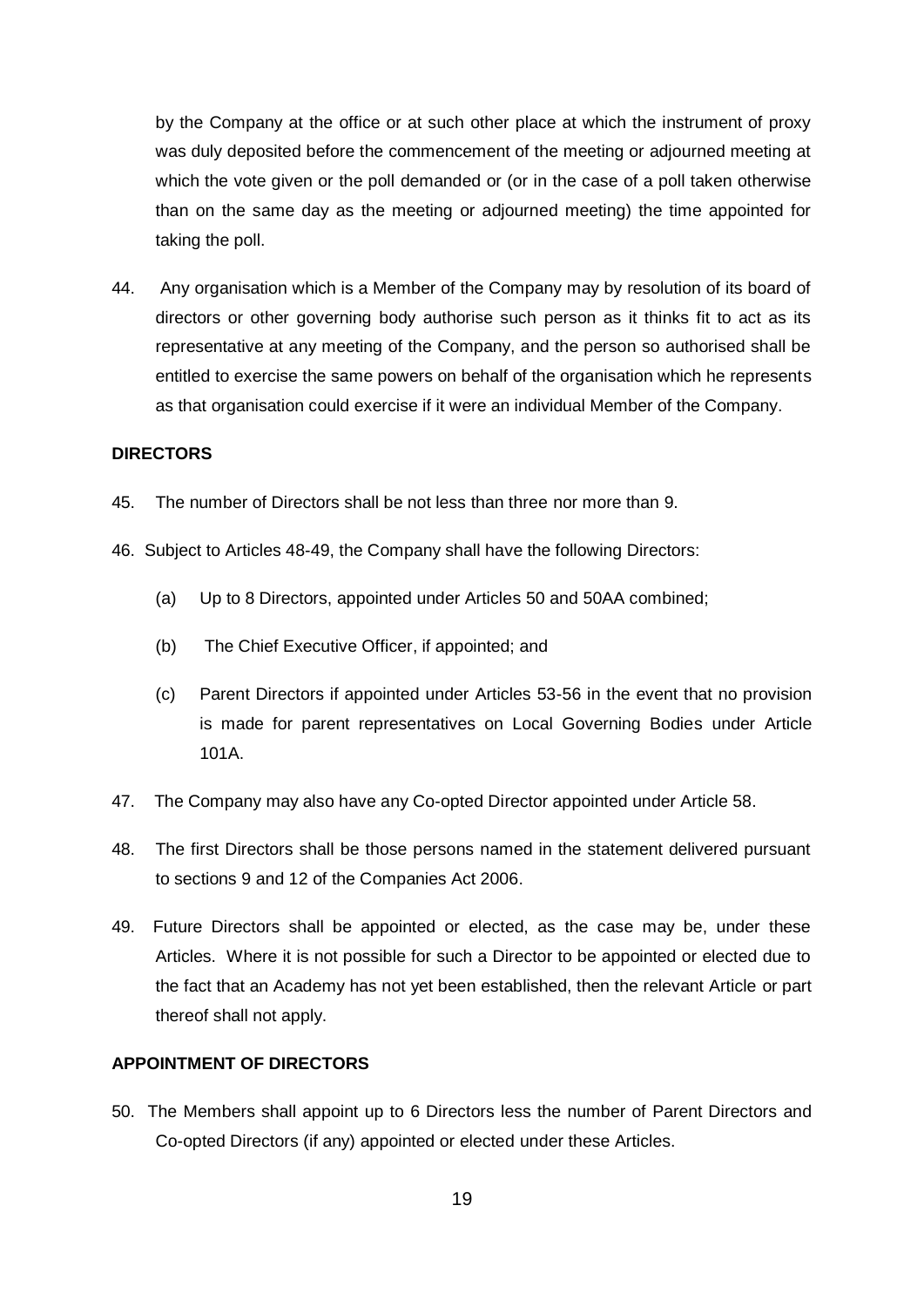- 50AA.The Diocesan Board of Education shall appoint no fewer than 2 Directors provided that the total number of Directors appointed under this Article would not thereby exceed 25% of the total number of Directors.
- 51. Not used.
- 52. Not used.

# **PARENT DIRECTORS**

- 53. In circumstances where the Directors have not appointed Local Governing Bodies in respect of the Academies as envisaged in Article 101A there shall be a minimum of 2 and a maximum of 3 Parent Directors as the Members shall decide who shall be appointed or elected in accordance with Articles 54 - 56.
- 54. Parent Directors and parent members of the Local Governing Bodies shall be elected or appointed by the parents of registered pupils at one or more of the Academies and each must be a parent at the time when he is elected or appointed.
- 54A. Notwithstanding Article 53, if no parents put themselves forward for election the number of Parent Directors and parent members of the Local Governing Bodies required shall be made up by Parent Directors and parent members appointed by the Directors.
- 55. The Directors shall make all necessary arrangements for, and determine all other matters relating to, an election of the Parent Directors or parent members of Local Governing Bodies, including any question of whether a person is a parent of a registered pupil at one of the Academies. Any election of the Parent Directors or parent members of the Local Governing Bodies which is contested shall be held by secret ballot.
- 56. In appointing a Parent Director or parent member of a Local Governing Body the Directors shall appoint a person who is the parent of a registered pupil at an Academy; or where it is not reasonably practical to do so, a person who is the parent of a child of compulsory school age.

# **CHIEF EXECUTIVE OFFICER**

57. Subject to Article 65, providing that the Chief Executive Officer agrees so to act, the Members may by ordinary resolution appoint the Chief Executive Officer as a Director.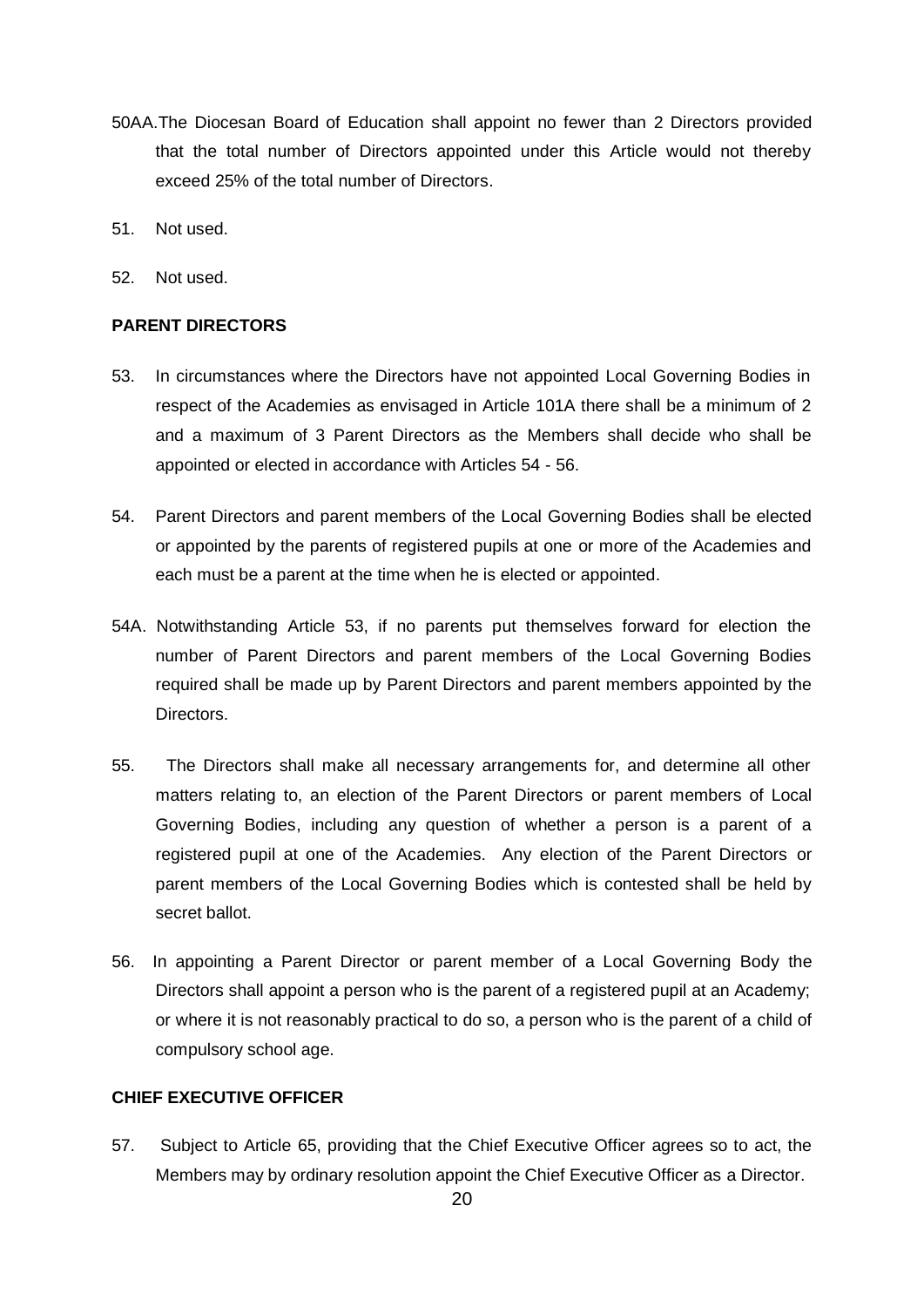## **CO-OPTED DIRECTORS**

- 58. The Directors appointed under Article 50 and 50AA acting jointly and with the consent of the Diocese of York Educational Trust may appoint up to 2 Co-opted Directors for such term (not exceeding four years) and otherwise upon such conditions as they shall think fit. A 'Co-opted Director' means a person who is appointed to be a Director by being Co-opted by Directors who have not themselves been so appointed. The Directors may not co-opt an employee of the Company as a Co-opted Director if thereby the number of Directors who are employees of the Company would exceed one third of the total number of Directors including the Chief Executive Officer.
- 59 63. Not used.

# **TERM OF OFFICE**

64. The term of office for any Director shall be four years, or a shorter period if specified at the time of appointment by the person or body appointing, save that this time limit shall not apply to the Chief Executive Officer. Subject to remaining eligible to be a particular type of Director, any Director may be re-appointed or re-elected.

# **RESIGNATION AND REMOVAL**

- 65. A Director shall cease to hold office if he resigns his office by notice to the Company (but only if at least three Directors will remain in office when the notice of resignation is to take effect).
- 66. A Director shall cease to hold office if he is removed by the person or persons who appointed him. This Article does not apply in respect of a Parent Director.
- 66A. Co-opted Directors appointed in accordance with Article 58 may be removed by resolution of the Directors provided that no Co-opted Director may vote on the removal of another Co-opted Director.
- 67. Where a Director resigns his office or is removed from office, the Director or, where he is removed from office, those removing him, shall give written notice thereof to the Clerk.

# **DISQUALIFICATION OF DIRECTORS**

68. No person shall be qualified to be a Director unless he is aged 18 or over at the date of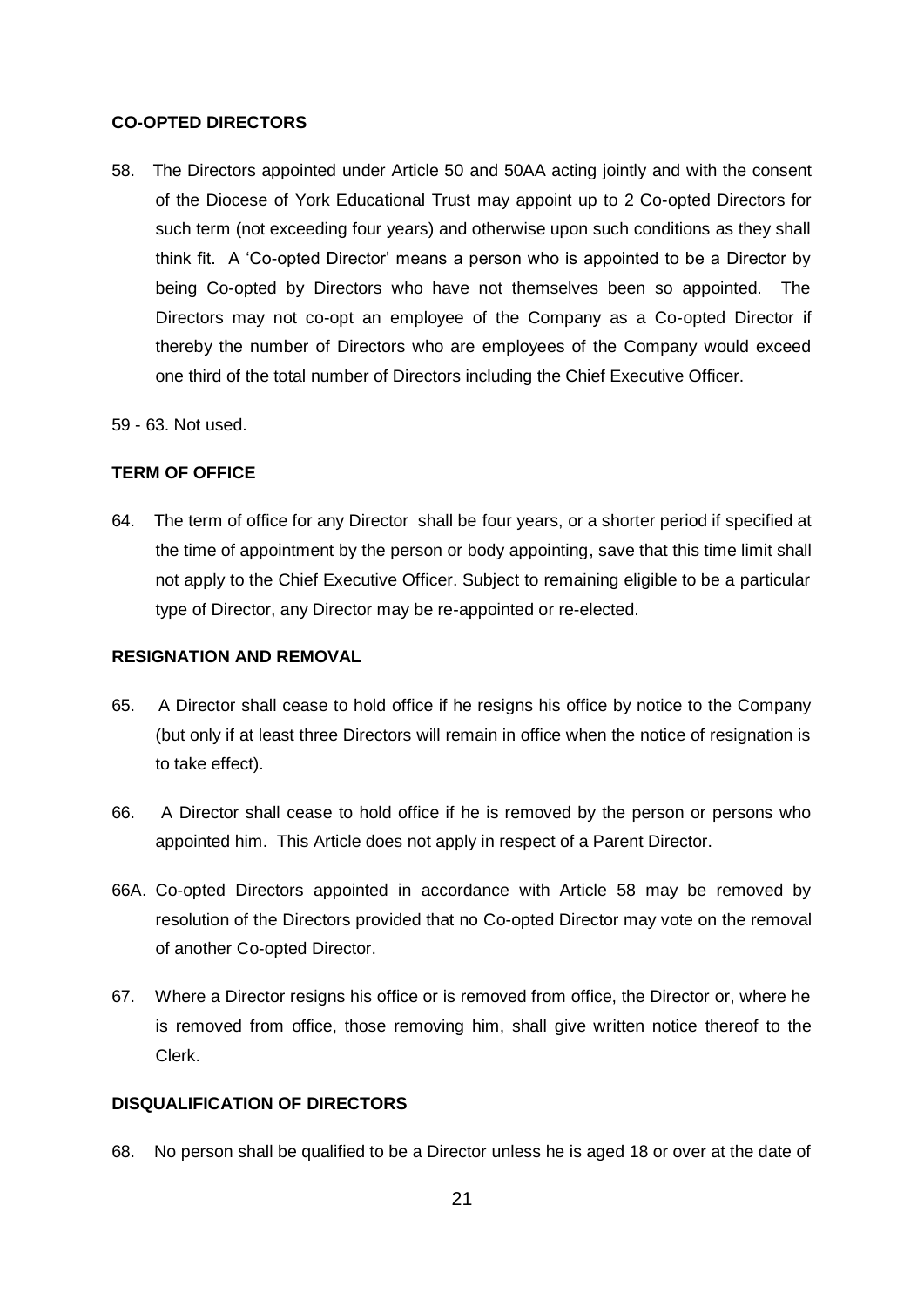his election or appointment. No current pupil or current student of any of the Academies shall be a Director.

- 69. A Director shall cease to hold office if he becomes incapable by reason of illness or injury of managing or administering his own affairs.
- 70. A Director shall cease to hold office if he is absent without the permission of the Directors from all their meetings held within a period of six months and the Directors resolve that his office be vacated.
- 71. A person shall be disqualified from holding or continuing to hold office as a Director if:
	- (a) his estate has been sequestrated and the sequestration has not been discharged, annulled or reduced; or
	- (b) he is the subject of a bankruptcy restrictions order or an interim order.
- 72. A person shall be disqualified from holding or continuing to hold office as a Director at any time when he is subject to a disqualification order or a disqualification undertaking under the Company Directors Disqualification Act 1986 or to an order made under section 429(2)(b) of the Insolvency Act 1986 (failure to pay under county court administration order).
- 73. A Director shall cease to hold office if he ceases to be a Director by virtue of any provision in the Companies Act 2006 or is disqualified from acting as a trustee by virtue of section 178 of the Charities Act 2011 (or any statutory re-enactment or modification of that provision).
- 74. A person shall be disqualified from holding or continuing to hold office as a Director if he has been removed from the office of charity trustee or trustee for a charity by an order made by the Charity Commission or the High Court on the grounds of any misconduct or mismanagement in the administration of the charity for which he was responsible or to which he was privy, or which he by his conduct contributed to or facilitated.
- 75. Not used.
- 76 Not used.
- 77. A person shall be disqualified from holding or continuing to hold office as a Director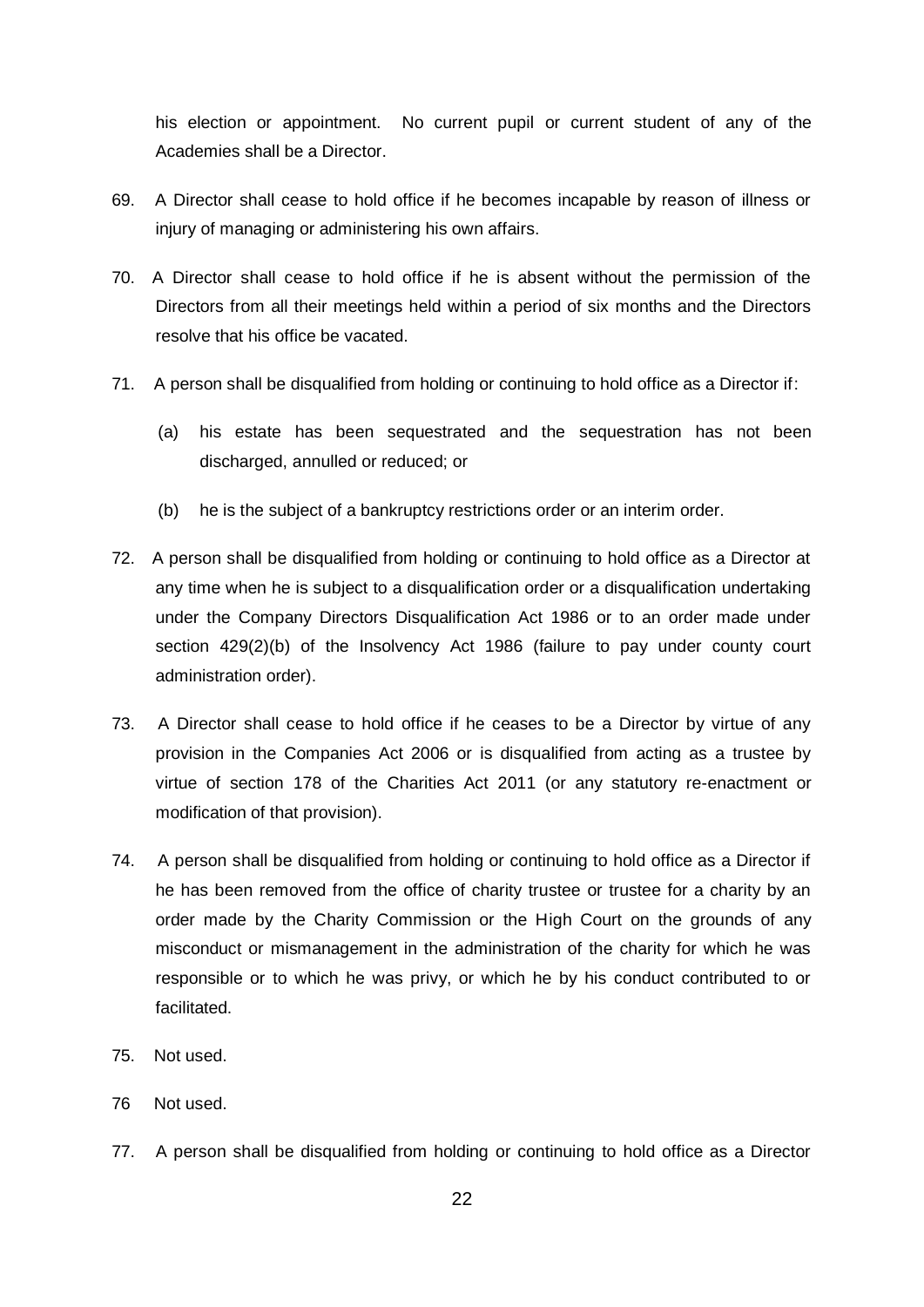where he has, at any time, been convicted of any criminal offence, excluding any that have been spent under the Rehabilitation of Offenders Act 1974 as amended, and excluding any offence for which the maximum sentence is a fine or a lesser sentence except where a person has been convicted of any offence which falls under section 178 of the Charities Act 2011.

- 78. After the first Academy has opened, a person shall be disqualified from holding or continuing to hold office as a Director if he has not provided to the chairman of the Directors a criminal records certificate at an enhanced disclosure level under section 113B of the Police Act 1997. In the event that the certificate discloses any information which would in the opinion of either the chairman or the Chief Executive Officer confirm their unsuitability to work with children that person shall be disqualified. If a dispute arises as to whether a person shall be disqualified, a referral shall be made to the Secretary of State to determine the matter. The determination of the Secretary of State shall be final.
- 79. Where, by virtue of these Articles a person becomes disqualified from holding, or continuing to hold office as a Director; and he is, or is proposed, to become such a Director, he shall upon becoming so disqualified give written notice of that fact to the Clerk.
- 80. Articles 68 to 74, Articles 77 to 79 and Articles 97 to 98 also apply to any member of any committee of the Directors, including a Local Governing Body, who is not a Director.

### **CLERK TO THE DIRECTORS**

81. The Clerk shall be appointed by the Directors for such term, at such remuneration and upon such conditions as they may think fit; and any Clerk so appointed may be removed by them. The Clerk shall not be a Director, or a Principal. Notwithstanding this Article, the Directors may, where the Clerk fails to attend a meeting of theirs, appoint any one of their number or any other person to act as Clerk for the purposes of that meeting.

## **CHAIRMAN AND VICE-CHAIRMAN OF THE DIRECTORS**

82. The Directors shall for each school year elect a chairman and a vice-chairman from among their number. A Director who is employed by the Company shall not be eligible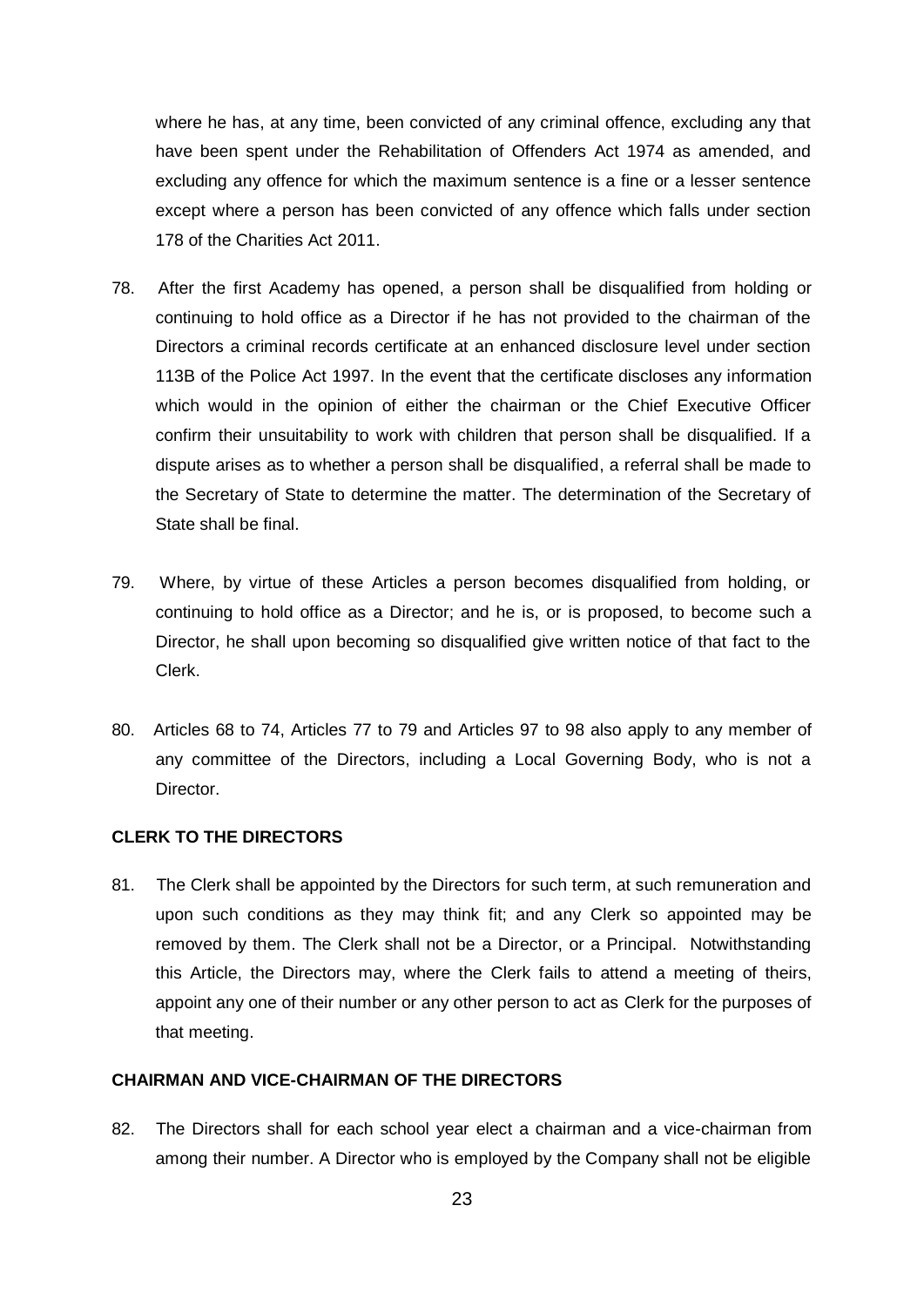for election as chairman or vice-chairman.

- 83. Subject to Article 84, the chairman or vice-chairman shall hold office as such until his successor has been elected in accordance with Article 85.
- 84. The chairman or vice-chairman may at any time resign his office by giving notice in writing to the Clerk. The chairman or vice-chairman shall cease to hold office if:
	- (a) he ceases to be a Director;
	- (b) he is employed by the Company;
	- (c) he is removed from office in accordance with these Articles; or
	- (d) in the case of the vice-chairman, he is elected in accordance with these Articles to fill a vacancy in the office of chairman.
- 85. Where by reason of any of the matters referred to in Article 84, a vacancy arises in the office of chairman or vice-chairman, the Directors shall at their next meeting elect one of their number to fill that vacancy.
- 86. Where the chairman is absent from any meeting or there is at the time a vacancy in the office of the chairman, the vice-chairman shall act as the chair for the purposes of the meeting.
- 87. Where in the circumstances referred to in Article 86 the vice-chairman is also absent from the meeting or there is at the time a vacancy in the office of vice-chairman, the Directors shall elect one of their number to act as a chairman for the purposes of that meeting, provided that the Director elected shall not be a person who is employed by the Company.
- 88. The Clerk shall act as chairman during that part of any meeting at which the chairman is elected.
- 89. Any election of the chairman or vice-chairman which is contested shall be held by secret ballot.
- 90. The Directors may remove the chairman or vice-chairman from office in accordance with these Articles.
- 91. A resolution to remove the chairman or vice-chairman from office which is passed at a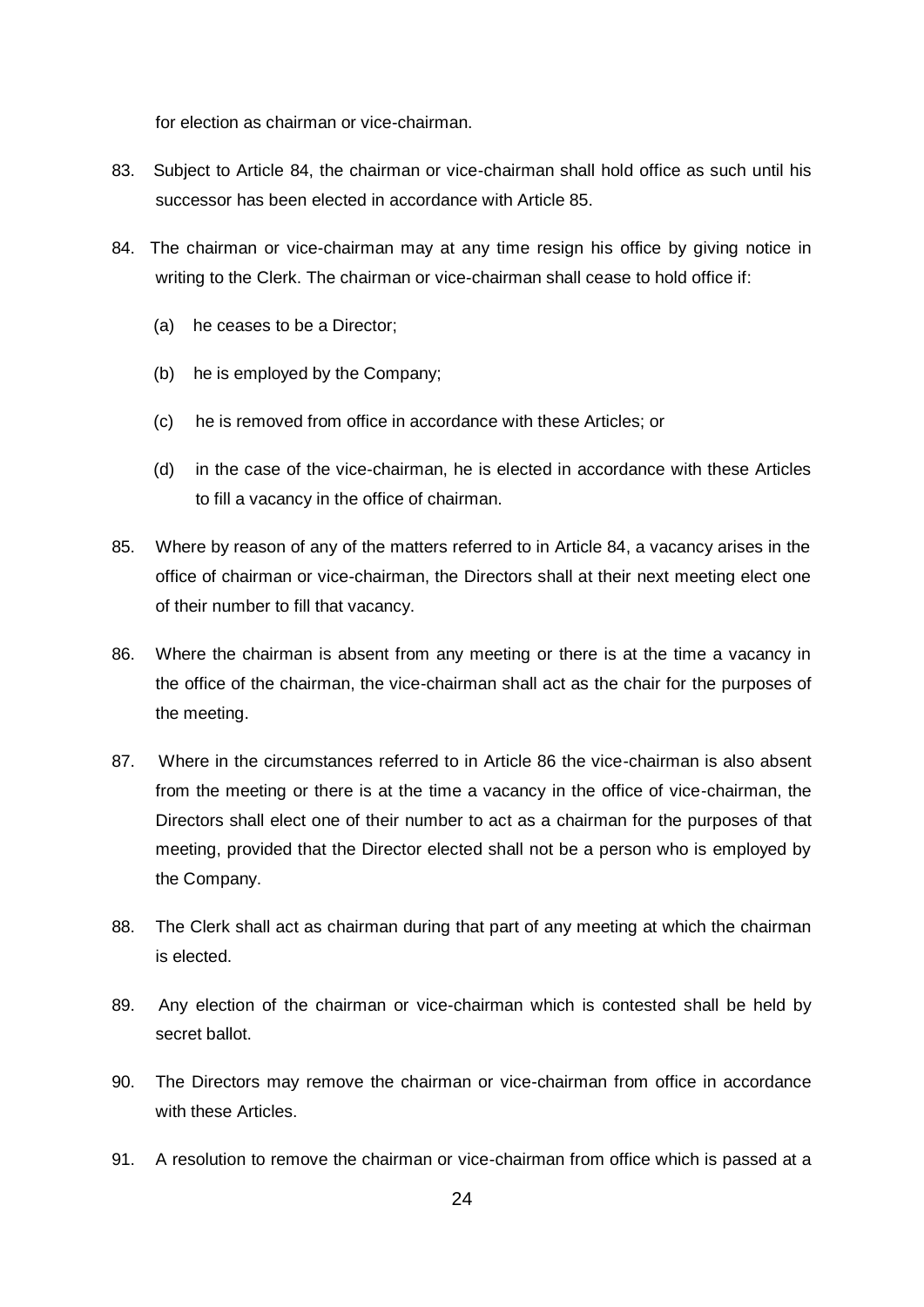meeting of the Directors shall not have effect unless-

- (i) it is confirmed by a resolution passed at a second meeting of the Directors held not less than fourteen days after the first meeting; and
- (ii) the matter of the chairman's or vice-chairman's removal from office is specified as an item of business on the agenda for each of those meetings.
- 92. Before the Directors resolve at the relevant meeting on whether to confirm the resolution to remove the chairman or vice-chairman from office, the Director or Directors proposing his removal shall at that meeting state their reasons for doing so and the chairman or vice-chairman shall be given an opportunity to make a statement in response.

## **POWERS OF DIRECTORS**

- 93. Subject to provisions of the Companies Act 2006, the Articles and to any directions given by special resolution, the business of the Company shall be managed by the Directors who may exercise all the powers of the Company. No alteration of the Articles and no such direction shall invalidate any prior act of the Directors which would have been valid if that alteration had not been made or that direction had not been given. The powers given by this Article shall not be limited by any special power given to the Directors by the Articles and a meeting of Directors at which a quorum is present may exercise all the powers exercisable by the Directors.
- 94. In addition to all powers hereby expressly conferred upon them and without detracting from the generality of their powers under the Articles the Directors shall have the following powers, namely:
	- (a) to expend the funds of the Company in such manner as they shall consider most beneficial for the achievement of the Object and to invest in the name of the Company such part of the funds as they may see fit and to direct the sale or transposition of any such investments and to expend the proceeds of any such sale in furtherance of the Object;
	- (b) to enter into contracts on behalf of the Company.
- 95. In the exercise of their powers and functions, the Directors may consider any advice given by the Chief Executive Officer and any other executive officer.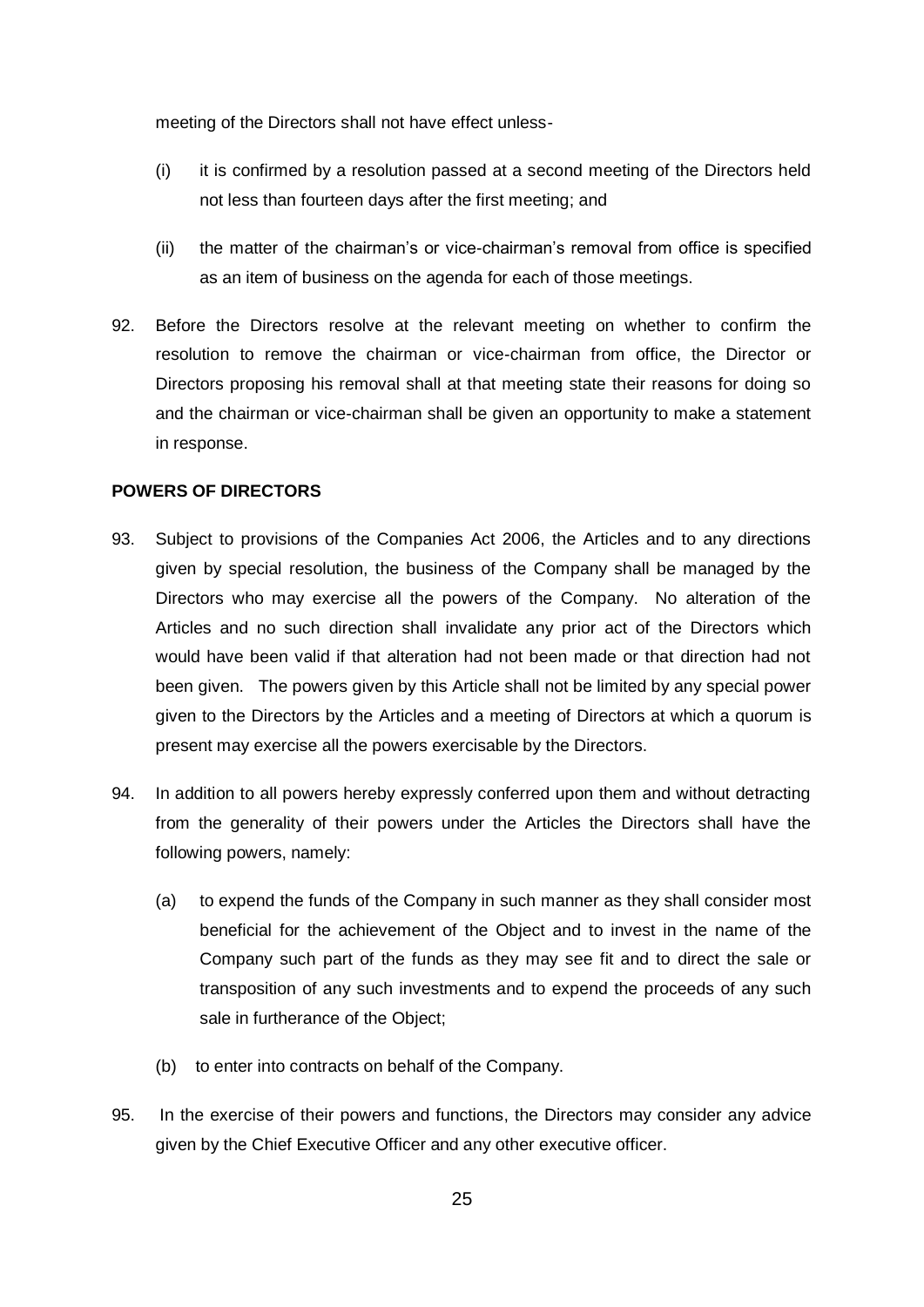96. Any bank account in which any money of the Company is deposited shall be operated by the Directors in the name of the Company. All cheques and orders for the payment of money from such an account shall be signed by at least two signatories authorised by the Directors.

## **CONFLICTS OF INTEREST**

- 97. Any Director who has or can have any direct or indirect duty or personal interest (including but not limited to any Personal Financial Interest) which conflicts or may conflict with his duties as a Director shall disclose that fact to the Directors as soon as he becomes aware of it. A Director must absent himself from any discussions of the Directors in which it is possible that a conflict will arise between his duty to act solely in the interests of the Company and any duty or personal interest (including but not limited to any Personal Financial Interest).
- 98. For the purpose of Article 97, a Director has a Personal Financial Interest in the employment or remuneration of, or the provision of any other benefit to, that Director as permitted by and as defined by Articles 6.5 - 6.9.

### **THE MINUTES**

- 99. The minutes of the proceedings of a meeting of the Directors shall be drawn up and entered into a book kept for the purpose by the person acting as Clerk for the purposes of the meeting; and shall be signed (subject to the approval of the Directors) at the same or next subsequent meeting by the person acting as chairman thereof. The minutes shall include a record of:
	- (a) all appointments of officers made by the Directors; and
	- (b) all proceedings at meetings of the Company and of the Directors and of committees of Directors including the names of the Directors present at each such meeting.

# **COMMITTEES**

- 100. Subject to these Articles, the Directors:
	- (a) shall appoint separate committees to be known as Local Governing Bodies for each Academy falling under Article 4(ii) and may appoint Local Governing Bodies for each other Academy; and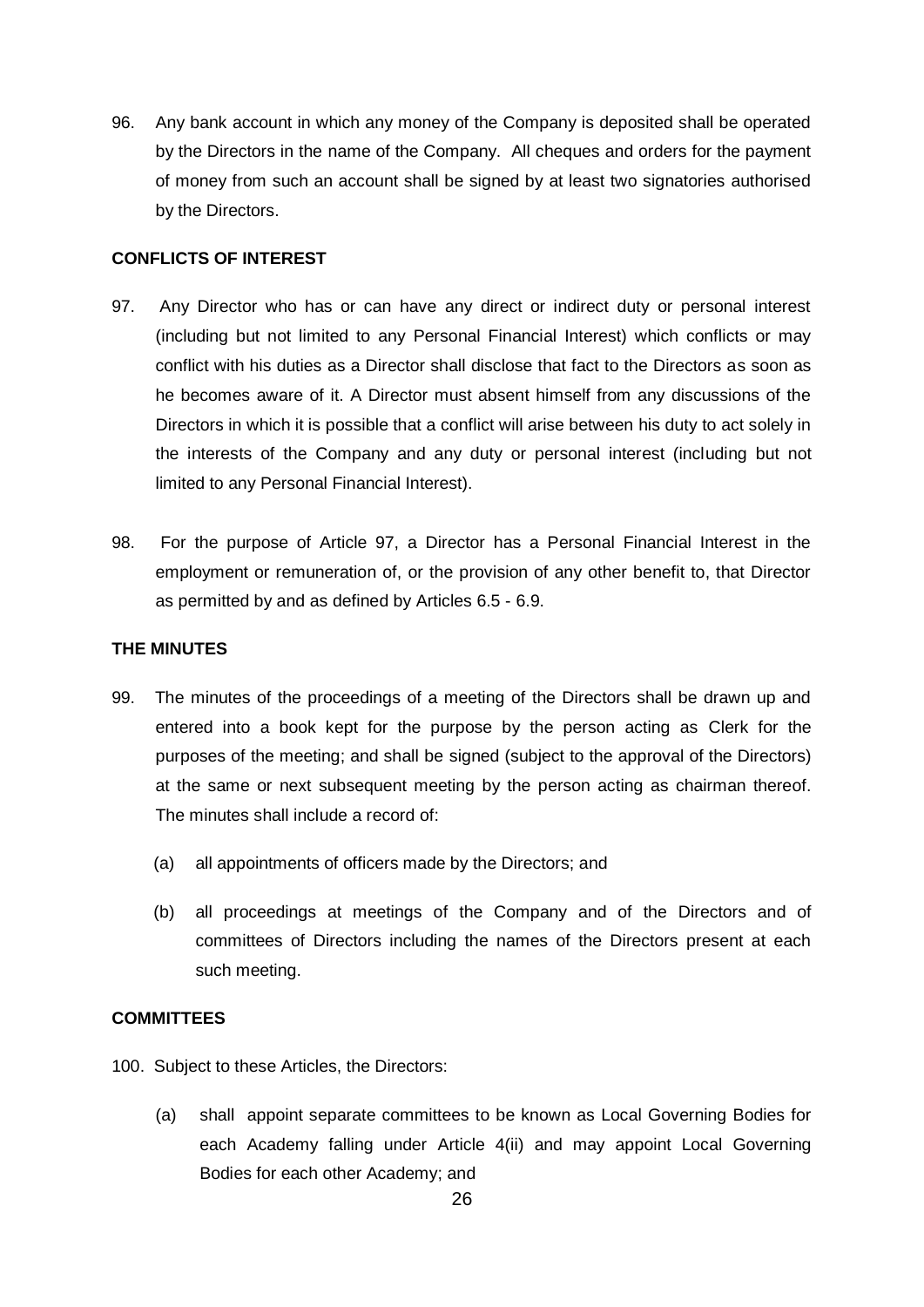- (b) may establish any other committee.
- 101. Subject to these Articles, the constitution, membership and proceedings of any committee shall be determined by the Directors. The establishment, terms of reference, constitution and membership of any committee of the Directors shall be reviewed at least once in every twelve months. The membership of any committee of the Directors may include persons who are not Directors, provided that (with the exception of the Local Governing Bodies) a majority of members of any such committee shall be Directors. Except in the case of a Local Governing Body, no vote on any matter shall be taken at a meeting of a committee of the Directors unless the majority of members of the committee present are Directors.
- 101A. The Directors shall ensure that any Local Governing Body shall include at least 2 elected representatives of the parents of pupils attending the relevant Academy.
- 101B. The Directors shall ensure that any Local Governing Body constituted in respect of any Academy falling under Article 4(ii) shall have 25% of its members appointed by the Diocesan Board of Education and that all its members shall sign an undertaking (in a form acceptable to the Diocesan Board of Education) to uphold the designated religious character of the said Academy.
- 102. The power of delegation exercised under Article 105 in relation to the establishment of a Local Governing Body for an Academy shall be by way of Scheme of Delegation agreed by the Directors from time to time.
- 103. Not used.
- 104. The functions and proceedings of the Local Governing Bodies shall be subject to regulations made by the Directors from time to time.

# **DELEGATION**

- 105. Subject to these Articles, the Directors may delegate to any Director, committee (including any Local Governing Body), the Chief Executive Officeror any other holder of an executive office, such of their powers or functions as they consider desirable to be exercised by them. Any such delegation shall be made subject to any conditions the Directors may impose, and may be revoked or altered.
- 106. Where any power or function of the Directors has been exercised by any committee (including any Local Governing Body), under a Scheme of Delegation or otherwise, to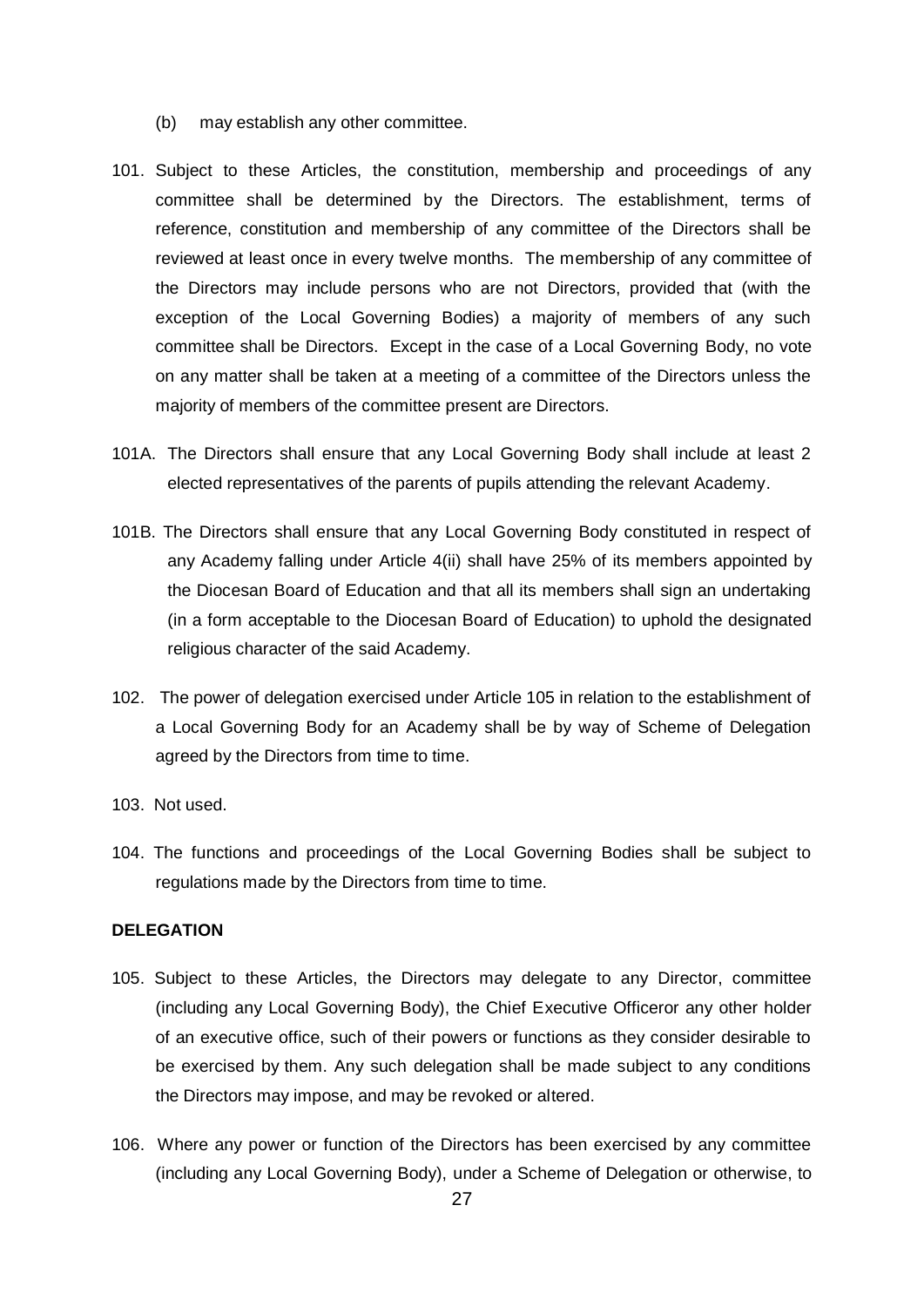any Director, the Chief Executive Officer or to any other holder of an executive office, that person or committee shall report to the Directors in respect of any action taken or decision made with respect to the exercise of that power or function at the meeting of the Directors immediately following the taking of the action or the making of the decision.

#### **CHIEF EXECUTIVE OFFICER, PRINCIPALS AND STAFF**

- 107. The Directors shall appoint the Chief Executive Officer and any Executive Principal(s). In relation to such appointment(s), the Directors shall consult the Diocesan Board of Education and shall have regard to the Object and shall appoint a Chief Executive Officer and any Executive Principal having regard to that person's ability and fitness to uphold the Object.
- 107A.The Directors shall appoint the Principal of each Academy. In respect of the appointment of the Principal at each of those Academies falling under Article 4(ii), the Directors shall do so only with the agreement of the Diocesan Board of Education and shall make use of any relevant powers under section 124AA of the School Standards and Framework Act 1998 or under the Relevant Funding Agreement in respect of those Academies.
- 107B. In respect of each of those Academies falling under Article 4(ii) the Directors shall determine at the time of the appointment of each Principal whether that Principal is to be a Reserved Teacher.
- 107C . The Directors may delegate such powers and functions as they consider are required by the Chief Executive Officer, any Executive Principal(s) and Principals for the internal organisation, management and control of the Academies (including the implementation of all policies approved by the Directors and for the direction of the teaching and curriculum at the Academies).
- 107D. In appointing staff other than the Principal to those Academies falling under Article 4(ii) the Directors will have regard where relevant to the powers provided to them under the Relevant Funding Agreement in respect of each Academy (being powers equivalent to the powers of governing bodies of Voluntary Controlled schools as set out in sections 58 to 60 of the Schools Standard and Framework Act):
	- (a) so as to ensure that at least two Reserved Teachers (although the Principal may be one of the two) are appointed in each of those Academies falling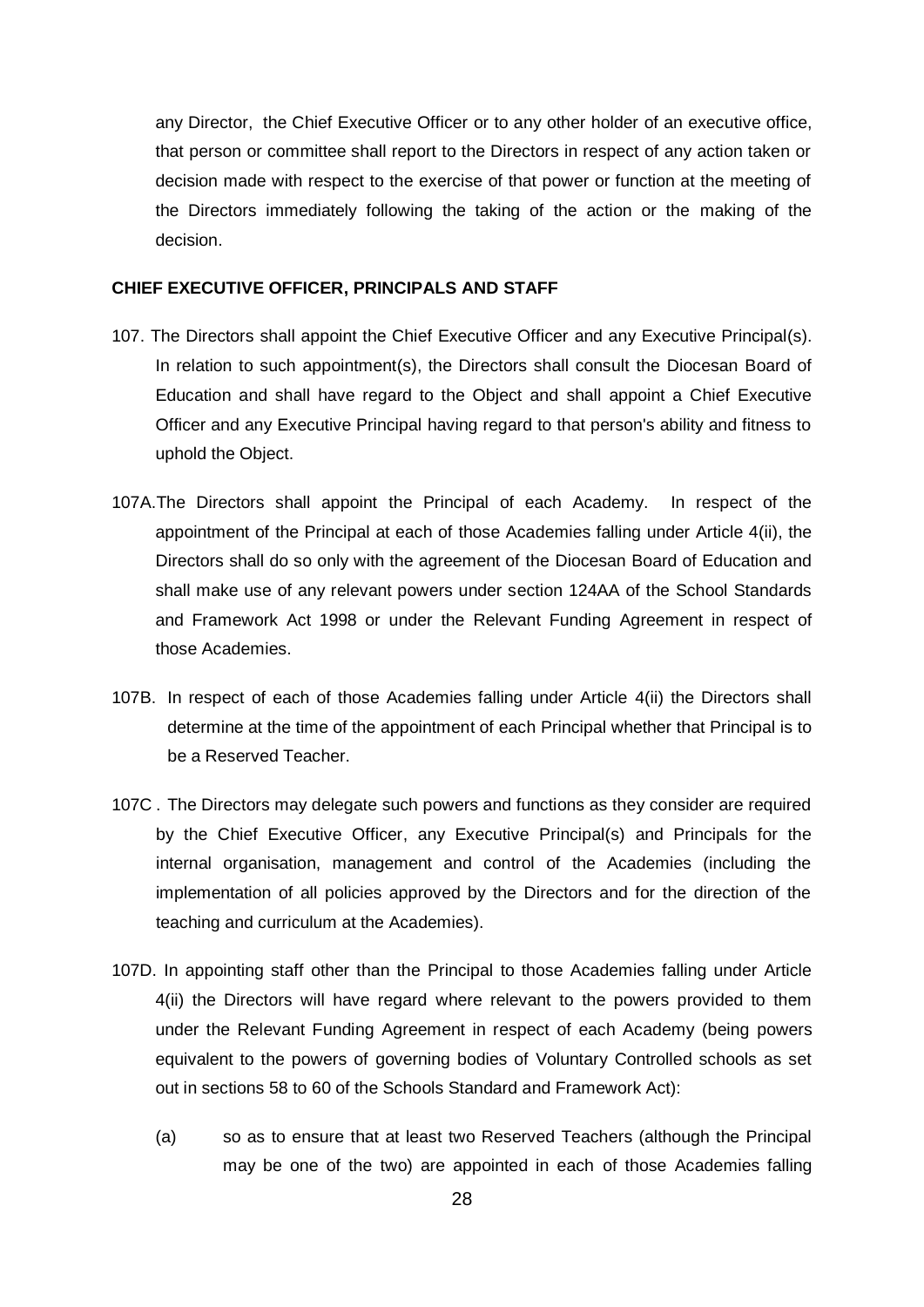under Article 4(ii); and

(b) having regard to their entitlement under the Relevant Funding Agreement to appoint up to one fifth of teaching staff as Reserved Teachers in each of those Academies falling under Article 4(ii).

# **MEETINGS OF THE DIRECTORS**

- 108. Subject to these Articles, the Directors may regulate their proceedings as they think fit.
- 109. The Directors shall hold at least three meetings in every school year. Meetings of the Directors shall be convened by the Clerk. In exercising his functions under this Article the Clerk shall comply with any direction:
	- (a) given by the Directors; or
	- (b) given by the chairman of the Directors or, in his absence or where there is a vacancy in the office of chairman, the vice-chairman of the Directors, so far as such direction is not inconsistent with any direction given as mentioned in (a).
- 110. Any three Directors may, by notice in writing given to the Clerk, requisition a meeting of the Directors; and it shall be the duty of the Clerk to convene such a meeting as soon as is reasonably practicable.
- 111. Each Director shall be given at least seven clear days before the date of a meeting:
	- (i) notice in writing thereof, signed by the Clerk, and sent to each Director at the address provided by each Director from time to time; and
	- (ii) a copy of the agenda for the meeting,

provided that where the chairman or, in his absence or where there is a vacancy in the office of chairman, the vice-chairman, so determines on the ground that there are matters demanding urgent consideration, it shall be sufficient if the written notice of a meeting, and the copy of the agenda thereof are given within such shorter period as he directs.

112. The convening of a meeting and the proceedings conducted thereat shall not be invalidated by reason of any individual not having received written notice of the meeting or a copy of the agenda thereof.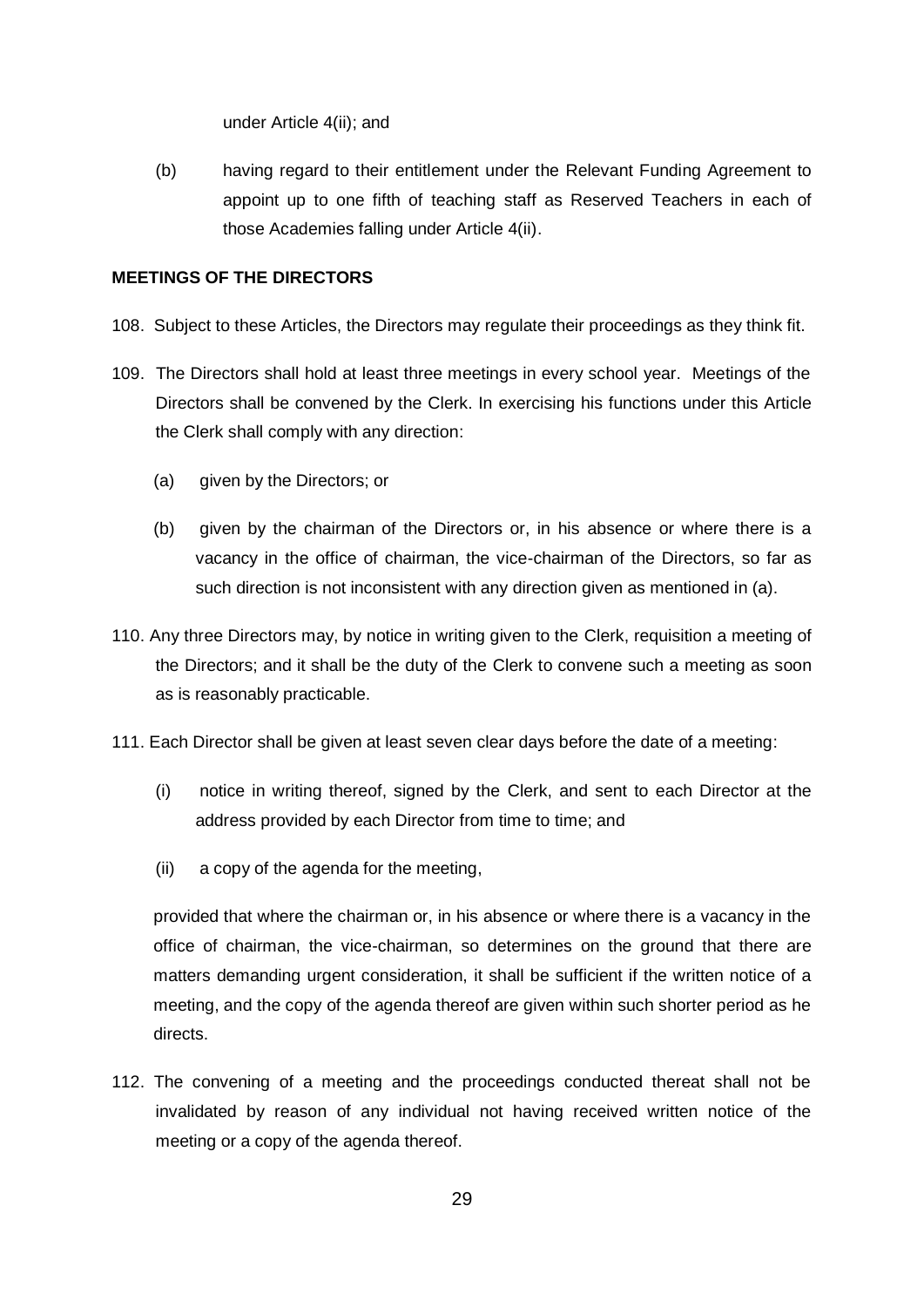- 113. A resolution to rescind or vary a resolution carried at a previous meeting of the Directors shall not be proposed at a meeting of the Directors unless the consideration of the rescission or variation of the previous resolution is a specific item of business on the agenda for that meeting.
- 114. A meeting of the Directors shall be terminated forthwith if:
	- (a) the Directors so resolve; or
	- (b) the number of Directors present ceases to constitute a quorum for a meeting of the Directors in accordance with Article 117, subject to Article 119.
- 115. Where in accordance with Article 114 a meeting is not held or is terminated before all the matters specified as items of business on the agenda for the meeting have been disposed of, a further meeting shall be convened by the Clerk as soon as is reasonably practicable, but in any event within seven days of the date on which the meeting was originally to be held or was so terminated.
- 116. Where the Directors resolve in accordance with Article 114 to adjourn a meeting before all the items of business on the agenda have been disposed of, the Directors shall before doing so determine the time and date at which a further meeting is to be held for the purposes of completing the consideration of those items, and they shall direct the Clerk to convene a meeting accordingly.
- 117. Subject to Article 119 the quorum for a meeting of the Directors, and any vote on any matter thereat, shall be any three Directors, or, where greater, any one third (rounded up to a whole number) of the total number of Directors holding office at the date of the meeting.
- 118. The Directors may act notwithstanding any vacancies in their number, but, if the numbers of Directors is less than the number fixed as the quorum, the continuing Directors may act only for the purpose of filling vacancies or of calling a general meeting.
- 119. The quorum for the purposes of:
	- (a) appointing a Parent Director under Article 56;
	- (b) any vote on the removal of a Director in accordance with Article 66; and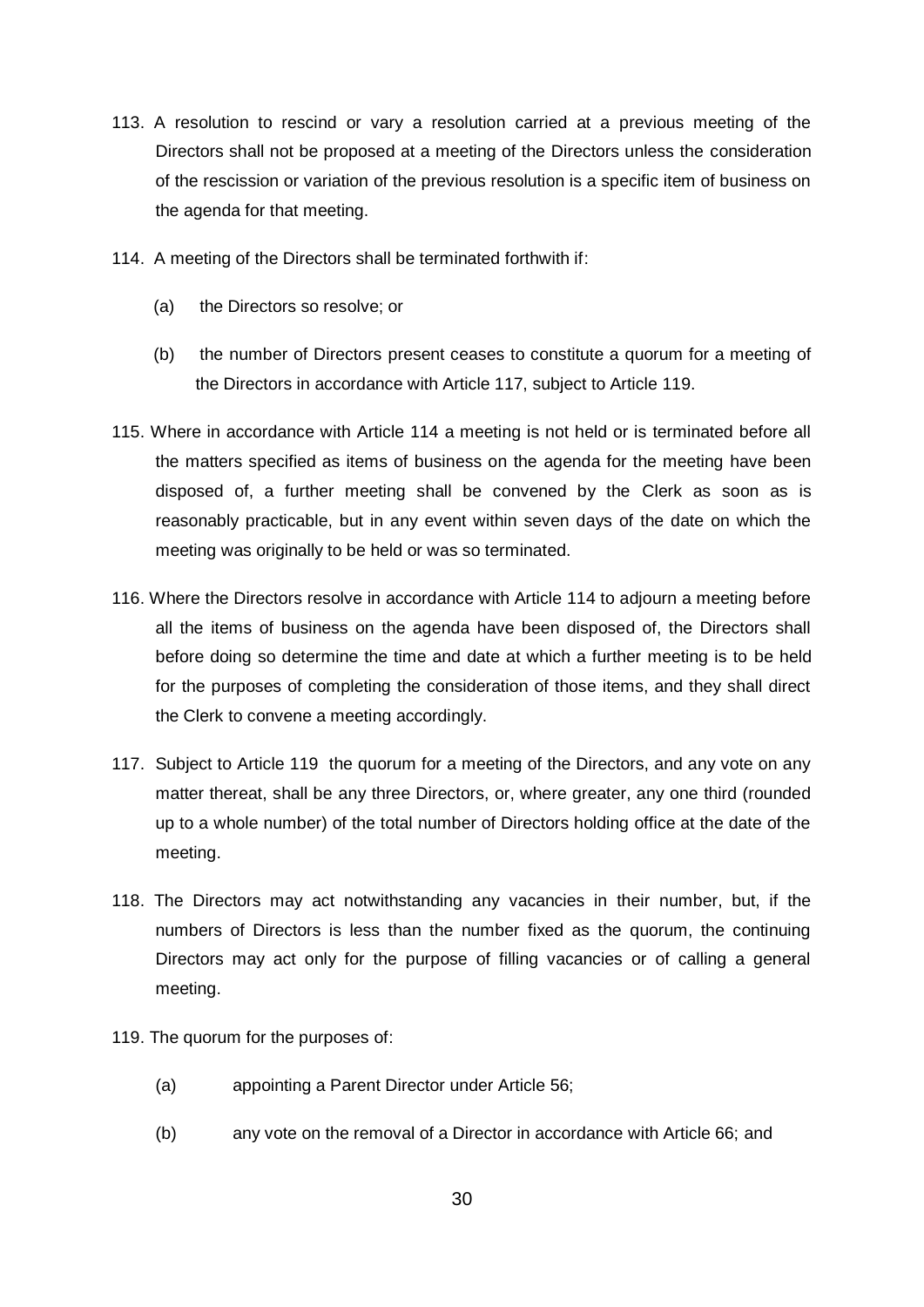(c) any vote on the removal of the chairman of the Directors in accordance with Article 90,

shall be any two-thirds (rounded up to a whole number) of the persons who are at the time Directors entitled to vote on those respective matters.

- 120. Subject to these Articles, every question to be decided at a meeting of the Directors shall be determined by a majority of the votes of the Directors present and voting on the question. Every Director shall have one vote.
- 121. Subject to Articles 117 119, where there is an equal division of votes, the chairman of the meeting shall have a casting vote in addition to any other vote he may have.
- 122. The proceedings of the Directors shall not be invalidated by
	- (a) any vacancy among their number; or
	- (b) any defect in the election, appointment or nomination of any Director.
- 123. A resolution in writing, signed by all the Directors entitled to receive notice of a meeting of Directors or of a committee of Directors, shall be valid and effective as if it had been passed at a meeting of Directors or (as the case may be) a committee of Directors duly convened and held. Such a resolution may consist of several documents in the same form, each signed by one or more of the Directors.
- 124. Subject to Article 125, the Directors shall ensure that a copy of:
	- (a) the agenda for every meeting of the Directors;
	- (b) the draft minutes of every such meeting, if they have been approved by the person acting as chairman of that meeting;
	- (c) the signed minutes of every such meeting; and
	- (d) any report, document or other paper considered at any such meeting,

are, as soon as is reasonably practicable, made available at every Academy to persons wishing to inspect them.

125. There may be excluded from any item required to be made available in pursuance of Article 124, any material relating to: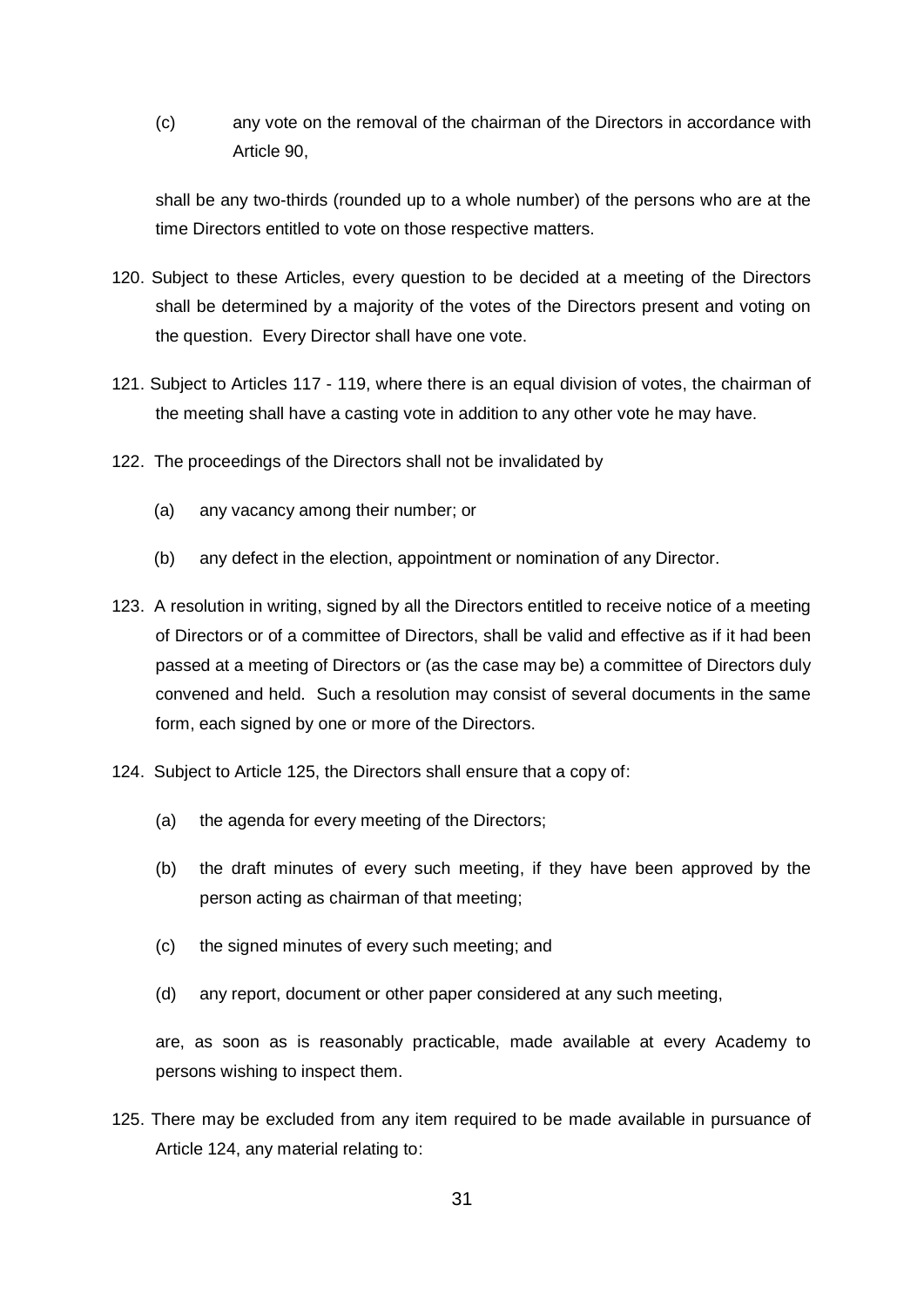- (a) a named teacher or other person employed, or proposed to be employed, at any Academy;
- (b) a named pupil at, or candidate for admission to, any Academy; and
- (c) any matter which, by reason of its nature, the Directors are satisfied should remain confidential.
- 126. Any Director shall be able to participate in meetings of the Directors by telephone or video conference provided that:
	- (a) he has given notice of his intention to do so detailing the telephone number on which he can be reached and/or appropriate details of the video conference suite from which he shall be taking part at the time of the meeting at least 48 hours before the meeting; and,
	- (b) the Directors have access to the appropriate equipment.

If after all reasonable efforts it does not prove possible for the person to participate by telephone or video conference the meeting may still proceed with its business provided it is otherwise quorate.

### **PATRONS AND HONORARY OFFICERS**

127. The Directors may from time to time appoint any person whether or not a Member of the Company to be a patron of the Company or to hold any honorary office and may determine for what period he is to hold such office.

## **THE SEAL**

128. The seal, if any, shall only be used by the authority of the Directors or of a committee of Directors authorised by the Directors. The Directors may determine who shall sign any instrument to which the seal is affixed and unless otherwise so determined it shall be signed by a Director and by the Clerk or by a second Director.

# **ACCOUNTS**

129. Accounts shall be prepared in accordance with the relevant Statement of Recommended Practice as if the Company was a non-exempt charity and Parts 15 and 16 of the Companies Act 2006 and shall file these with the Secretary of State and the Principal Regulator by 31 December for each Academy Financial Year.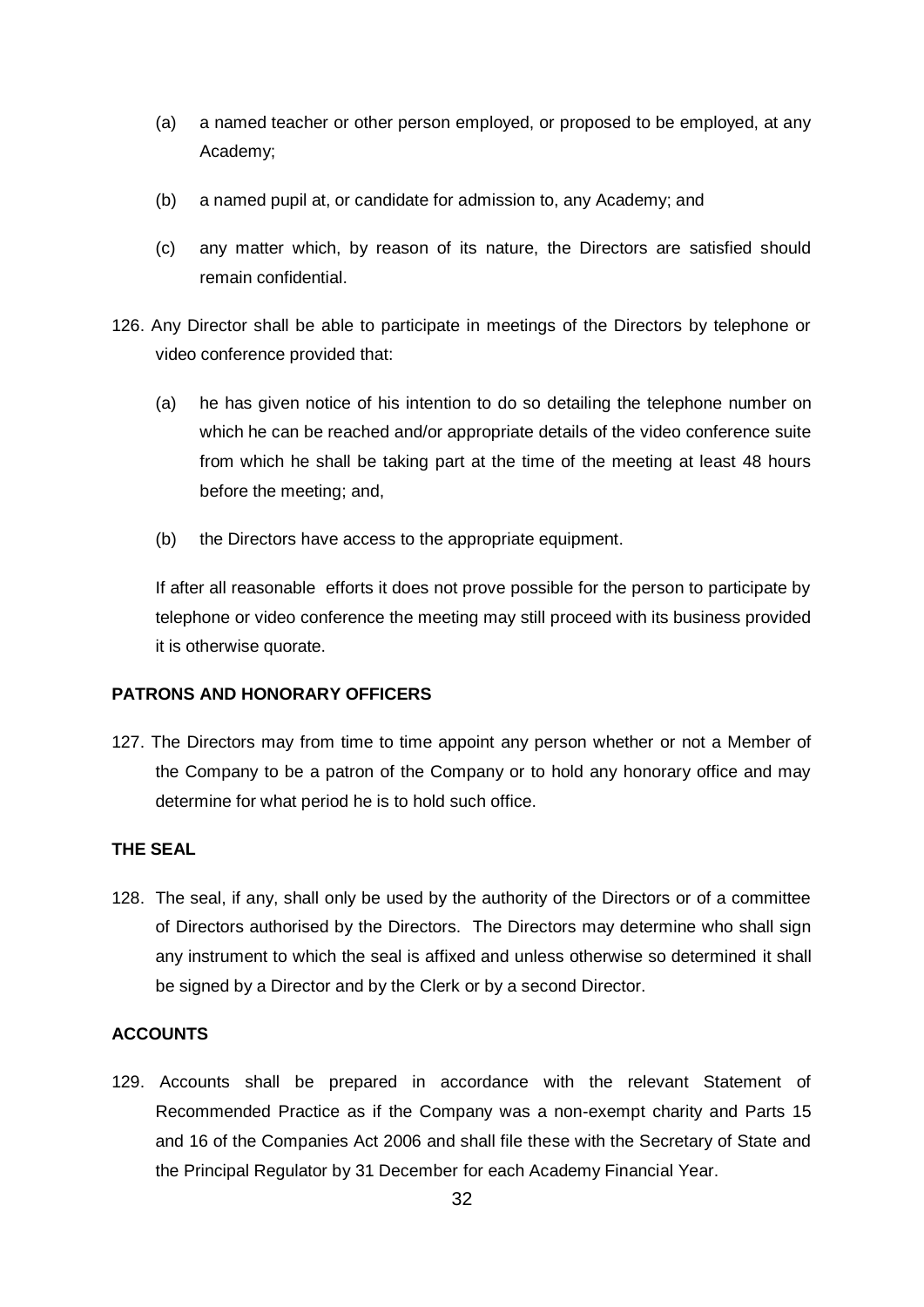#### **ANNUAL REPORT**

130. The Directors shall prepare its Annual Report in accordance with the Statement of Recommended Practice as if the Company was a non-exempt charity and shall file these with the Secretary of State and the Principal Regulator by 31 December each Academy Financial Year.

### **ANNUAL RETURN**

131. The Directors shall comply with their obligations under Part 24 of the Companies Act 2006 (or any statutory re-enactment or modification of that Act) with regard to the preparation of an annual return to the Registrar of Companies..

### **NOTICES**

- 132. Any notice to be given to or by any person pursuant to these Articles (other than a notice calling a meeting of the Directors) shall be in writing or shall be given using electronic communications to an address for the time being notified for that purpose to the person giving the notice. In these Articles, "address" in relation to electronic communications, includes a number or address used for the purposes of such communications.
- 133. A notice may be given by the Company to a Member either personally or by sending it by post in a prepaid envelope addressed to the Member at his registered address or by leaving it at that address or by giving it using electronic communications to an address for the time being notified to the Company by the Member. A Member whose registered address is not within the United Kingdom and who gives to the Company an address within the United Kingdom at which notices may be given to him, or an address to which notices may be sent using electronic communications, shall be entitled to have notices given to him at that address, but otherwise no such Member shall be entitled to receive any notice from the Company.
- 134. A Member present, either in person or by proxy, at any meeting of the Company shall be deemed to have received notice of the meeting and, where necessary, of the purposes for which it was called.
- 135. Proof that an envelope containing a notice was properly addressed, prepaid and posted shall be conclusive evidence that the notice was given. Proof that a notice contained in an electronic communication was sent in accordance with guidance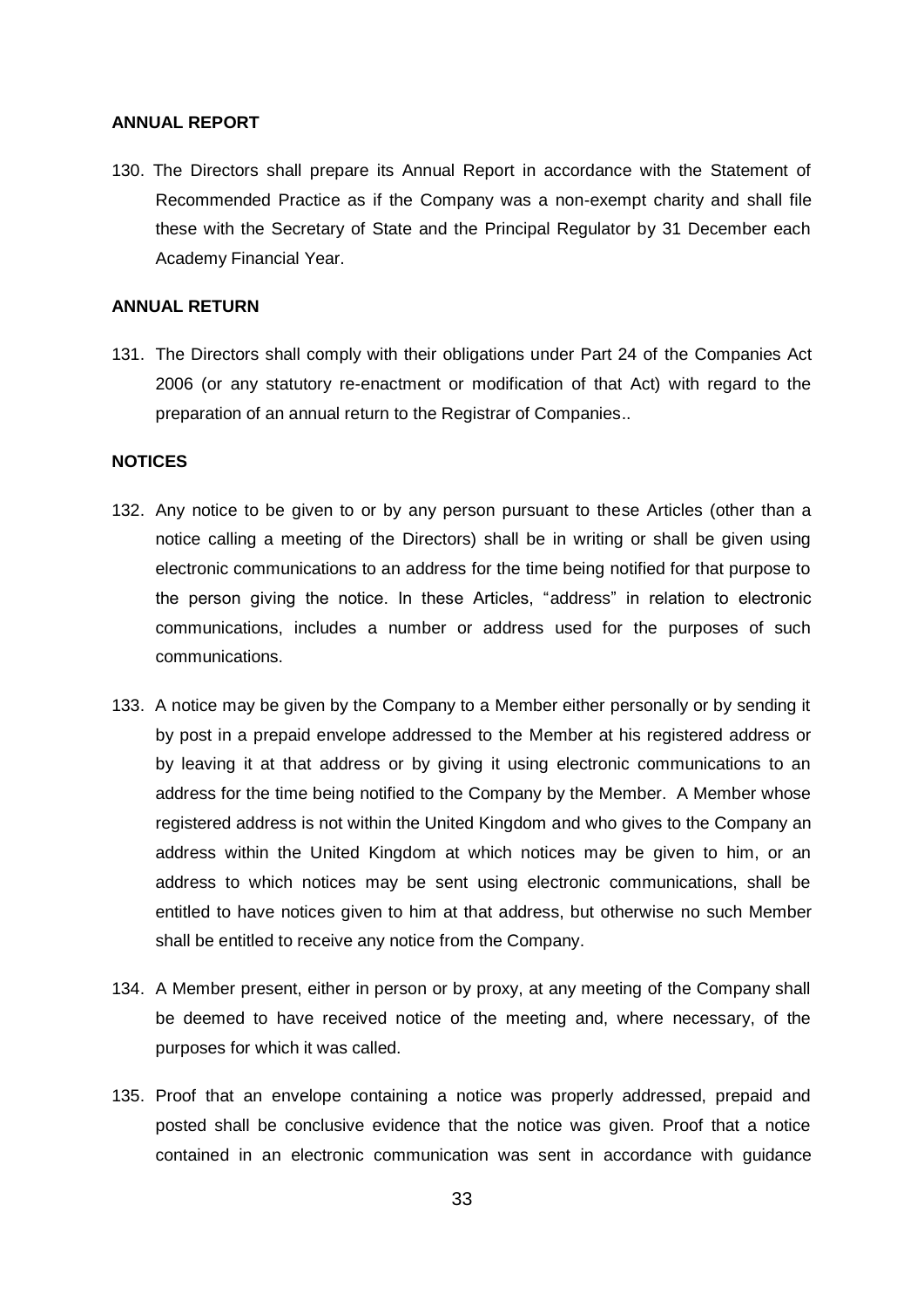issued by the Institute of Chartered Secretaries and Administrators shall be conclusive evidence that the notice was given. A notice shall be deemed to be given at the expiration of 48 hours after the envelope containing it was posted or, in the case of a notice contained in an electronic communication, at the expiration of 48 hours after the time it was sent.

## **INDEMNITY**

136. Subject to the provisions of the Companies Act 2006 and Article 6.3 every Director or other officer or auditor of the Company shall be indemnified out of the assets of the Company against any liability incurred by him in that capacity in defending any proceedings, whether civil or criminal, in which judgment is given in favour or in which he is acquitted or in connection with any application in which relief is granted to him by the court from liability for negligence, default, breach of duty or breach of trust in relation to the affairs of the Company.

## **RULES**

- 137. The Directors may from time to time make such rules or bye laws as they may deem necessary or expedient or convenient after consultation with the Diocesan Board of Education for the proper conduct and management of the Company, and in particular but without prejudice to the generality of the foregoing, they may by such rules or bye laws regulate:
	- (a) the setting aside of the whole or any part or parts of the Company's premises at any particular time or times or for any particular purpose or purposes;
	- (b) the procedure at general meetings and meetings of the Directors and committees of the Directors and meetings of the Local Governing Bodies in so far as such procedure is not regulated by the Articles; and
	- (c) generally, all such matters as are commonly the subject matter of Company rules.
- 138. The Company in general meeting shall have power to alter, add or to repeal the rules or bye laws but only after consultation with the Diocesan Board of Education. Provided that no rule or bye law shall be inconsistent with, or shall affect or repeal anything contained in these Articles.

#### **AVOIDING INFLUENCED COMPANY STATUS**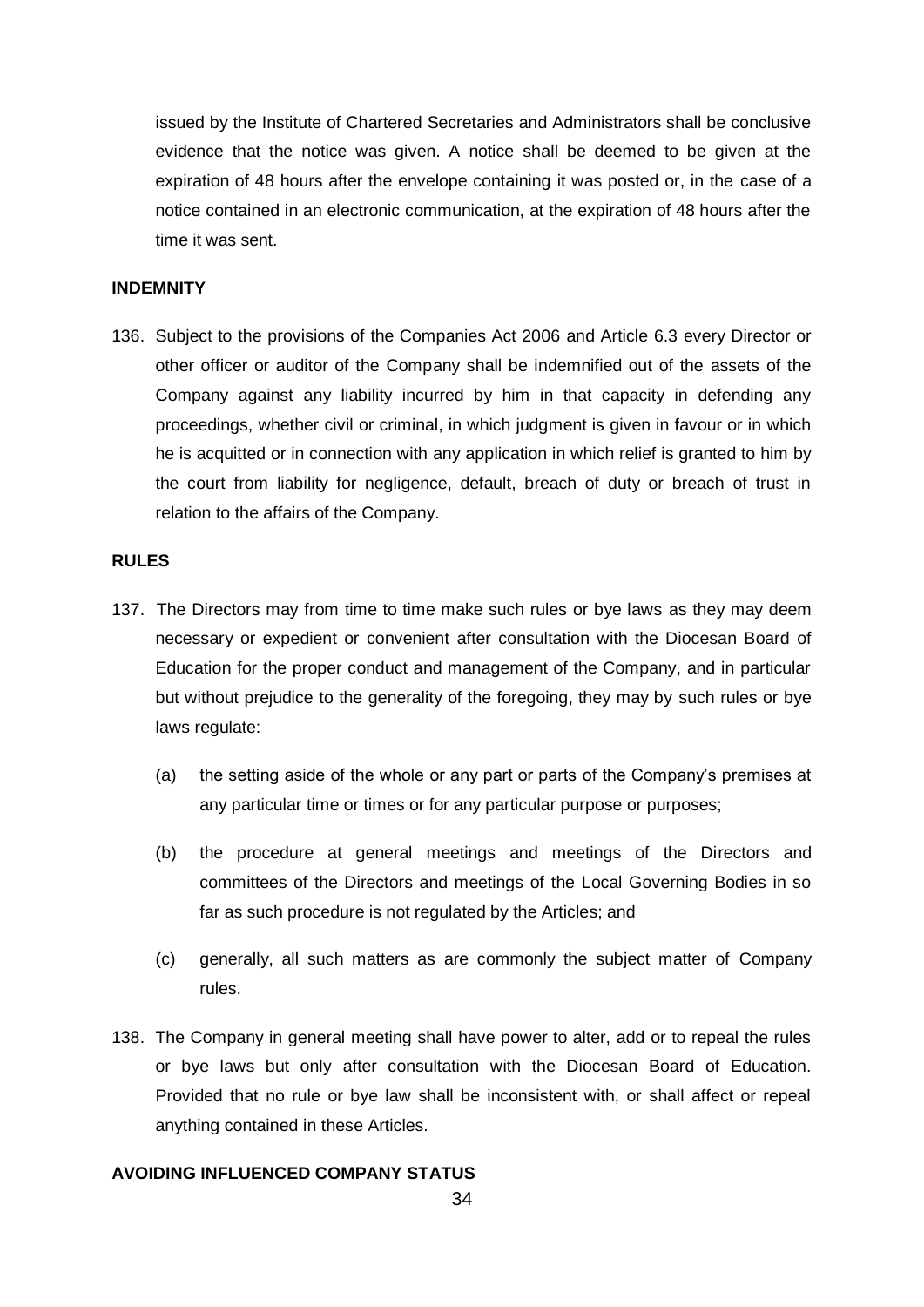- 139. Notwithstanding the number of Members from time to time, the maximum aggregate number of votes exercisable by Local Authority Associated Persons shall never exceed 19.9% of the total number of votes exercisable by Members in general meeting and the votes of the other Members having a right to vote at the meeting will be increased on a pro-rata basis.
- 140. No person who is a Local Authority Associated Person may be appointed as a Director if, once the appointment had taken effect, the number of Directors who are Local Authority Associated Persons would represent 20% or more of the total number of Directors. Upon any resolution put to the Directors, the maximum aggregate number of votes exercisable by any Directors who are Local Authority Associated Persons shall represent a maximum of 19.9% of the total number of votes cast by the Directors on such a resolution and the votes of the other Directors having a right to vote at the meeting will be increased on a pro-rata basis.
- 141. No person who is a Local Authority Associated Person is eligible to be appointed to the office of Director unless his appointment to such office is authorised by the local authority to which he is associated.
- 142. If at the time of either his becoming a Member of the Company or his first appointment to office as a Director any Member or Director was not a Local Authority Associated Person but later becomes so during his membership or tenure as a Director he shall be deemed to have immediately resigned his membership and/or resigned from his office as a Director as the case may be.
- 143. If at any time the number of Directors or Members who are also Local Authority Associated Persons would (but for Articles 139 - 142 inclusive) represent 20% or more of the total number of Directors or Members (as the case may be) then a sufficient number of the Directors or Members (as the case may be) who are Local Authority Associated Persons shall be deemed to have resigned as Directors or Members (as the case may be) immediately before the occurrence of such an event to ensure that at all times the number of such Directors or Members (as the case may be) is never equal to or greater than 20% of the total number of Directors or Members (as the case may be). Directors or Members (as the case may be) who are Local Authority Associated Persons shall be deemed to have resigned in order of their appointment date the most recently appointed resigning first.
- 144. The Members will each notify the Company and each other if at any time they believe